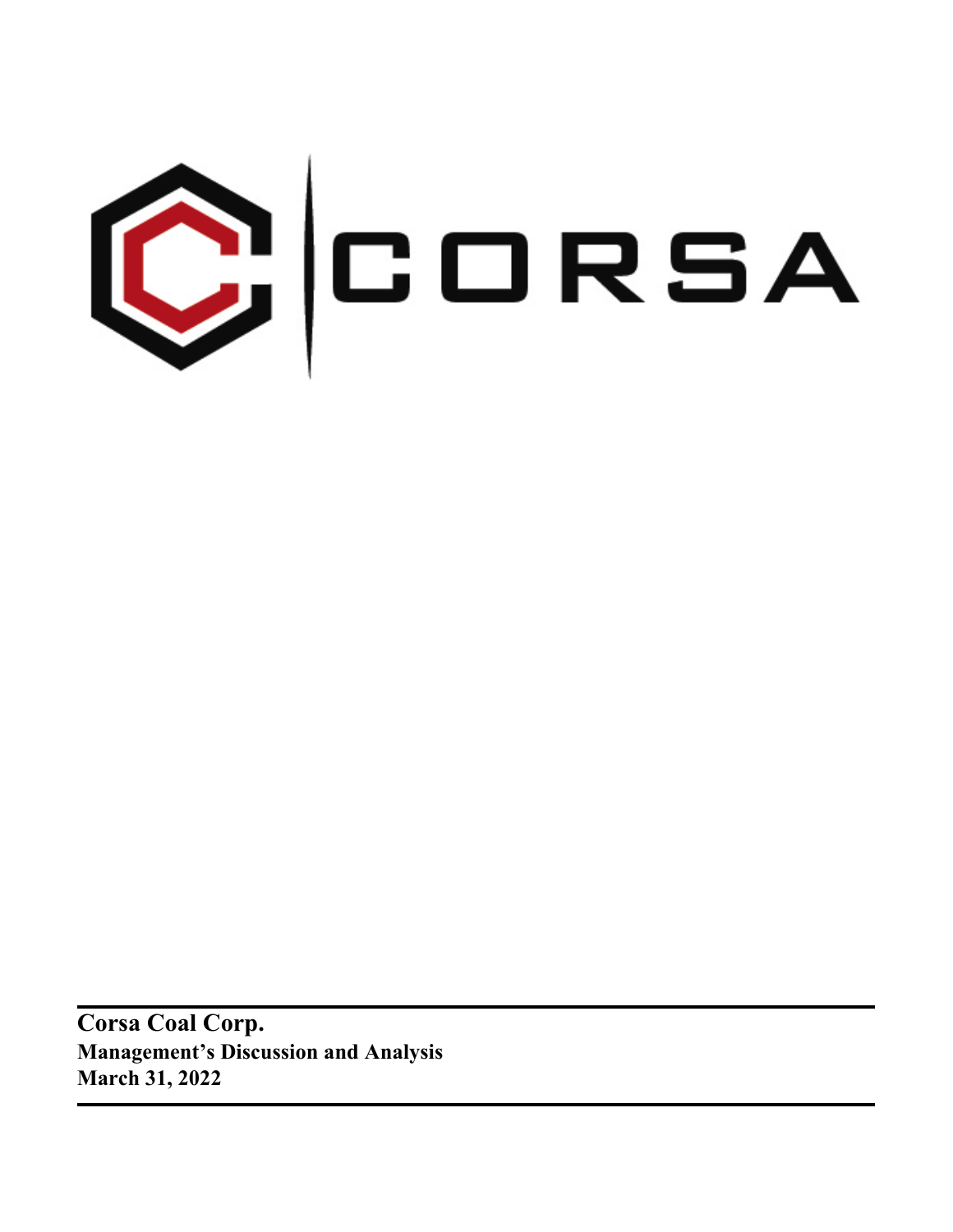#### **Corsa Coal Corp. Management's Discussion and Analysis For the three months ended March 31, 2022**

The purpose of the Corsa Coal Corp. ("Corsa" or the "Company") Management's Discussion and Analysis ("MD&A") for the three months ended March 31, 2022 is to provide a narrative explanation of Corsa's operating and financial results for the period, Corsa's financial condition at the end of the period and Corsa's future prospects. This MD&A is intended to be read in conjunction with the unaudited condensed interim consolidated financial statements for the three months ended March 31, 2022 and 2021 and the related notes thereto and the audited consolidated financial statements for the years ended December 31, 2021 and 2020 and the related notes thereto, which have been prepared in accordance with International Financial Reporting Standards ("IFRS"). The unaudited condensed interim consolidated financial statements for the three months ended March 31, 2022 and 2021 have been prepared in accordance with IFRS 34 – *Interim Financial Reporting* as issued by the International Accounting Standards Board ("IASB"). Unless otherwise indicated, all dollar amounts in this MD&A are expressed in United States dollars, all tonnage amounts are short tons (2,000 pounds per ton) and all amounts are shown in thousands. Pricing and cost per ton information is expressed on a free on board ("FOB") mine site basis. Please refer to "Cautionary Statement Regarding Forward-Looking Statements" and "Cautionary Statement Regarding Certain Measures of Performance." This MD&A is dated as of May 12, 2022.

 $\mathbf{p}_{\alpha\alpha\alpha}$ 

#### **TABLE OF CONTENTS**

|                                 | rage<br>Number |
|---------------------------------|----------------|
| Cautionary Statements           | 3              |
|                                 | 4              |
|                                 | 5              |
|                                 | 6              |
|                                 | 7              |
|                                 | 9              |
| <b>Financial Condition</b>      | 13             |
|                                 | 13             |
| Debt Covenants                  | 16             |
|                                 | 18             |
|                                 | 19             |
|                                 | 23             |
|                                 | 23             |
|                                 | 24             |
|                                 | 24             |
|                                 | 26             |
| Financial and Other Instruments | 26             |
| Additional Information          | 28             |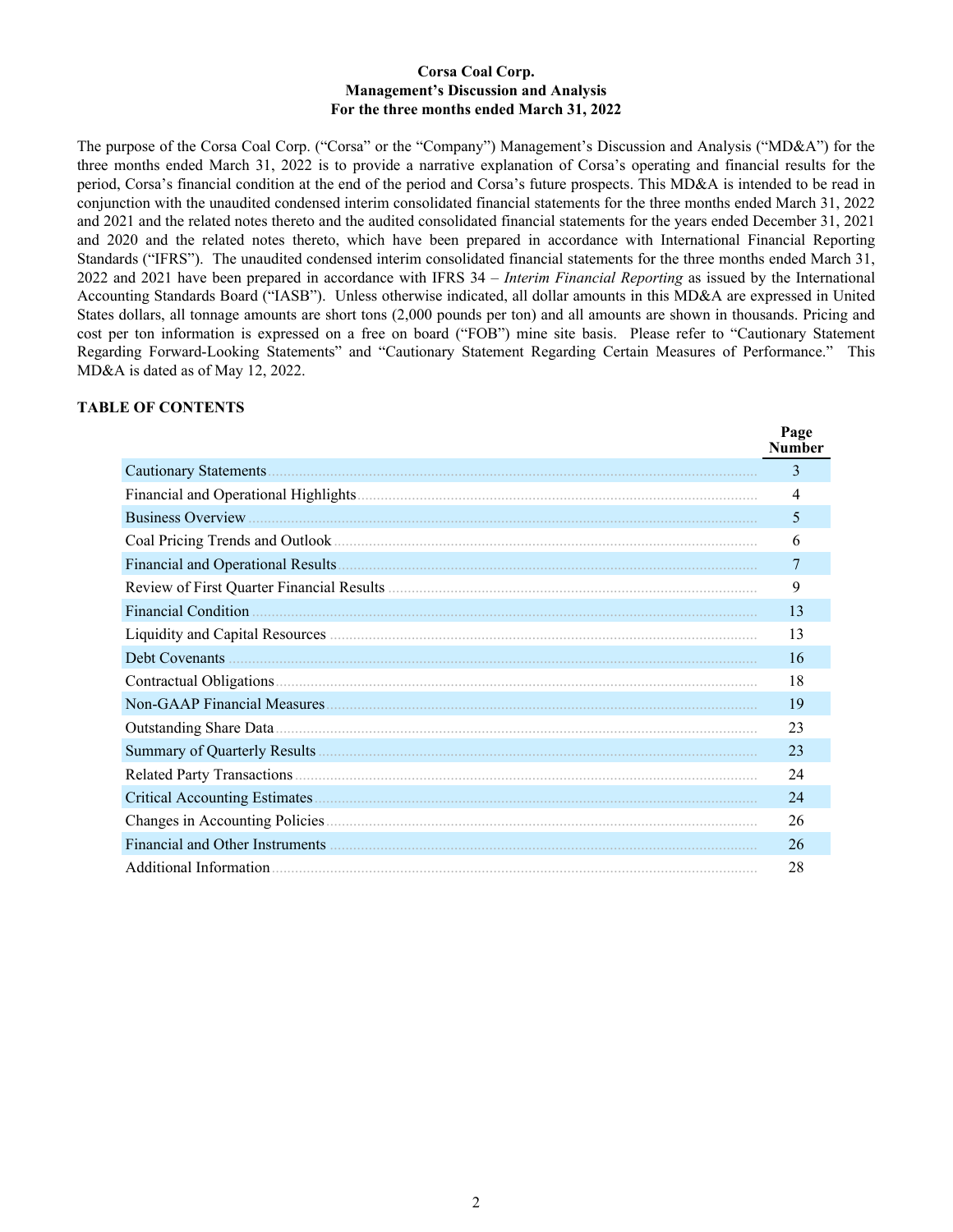#### <span id="page-2-0"></span>**CAUTIONARY STATEMENT REGARDING FORWARD-LOOKING STATEMENTS**

Certain information set forth in this MD&A contains "forward-looking statements" and "forward-looking information" (collectively, "forward looking statements") under applicable securities laws. Except for statements of historical fact, certain information contained herein relating to projected sales, coal prices, coal production, mine development, the capacity and recovery of Corsa's preparation plants, expected cash production costs, geological conditions, future capital expenditures and expectations of market demand for coal, constitutes forward-looking statements which include management's assessment of future plans and operations and are based on current internal expectations, estimates, projections, assumptions and beliefs, which may prove to be incorrect. Some of the forward-looking statements may be identified by words such as "estimates", "expects", "anticipates", "believes", "projects", "plans", "capacity", "hope", "forecast", "anticipate", "could" and similar expressions. These statements are not guarantees of future performance and undue reliance should not be placed on them. Such forward-looking statements necessarily involve known and unknown risks and uncertainties, which may cause Corsa's actual performance and financial results in future periods to differ materially from any projections of future performance or results expressed or implied by such forward-looking statements. These risks and uncertainties include, but are not limited to: liabilities inherent in coal mine development and production; geological, mining and processing technical problems; inability to obtain required mine licenses, mine permits and regulatory approvals or renewals required in connection with the mining and processing of coal; risks that Corsa's preparation plants will not operate at production capacity during the relevant period, unexpected changes in coal quality and specification; variations in the coal mine or preparation plant recovery rates; dependence on third party coal transportation systems; competition for, among other things, capital, acquisitions of reserves, undeveloped lands and skilled personnel; incorrect assessments of the value of acquisitions; changes in commodity prices and exchange rates; changes in the regulations in respect to the use, mining and processing of coal; changes in regulations on refuse disposal; the effects of competition and pricing pressures in the coal market; the oversupply of, or lack of demand for, coal; inability of management to secure coal sales or third party purchase contracts; currency and interest rate fluctuations; various events which could disrupt operations and/or the transportation of coal products, including the conflict in Ukraine, labor stoppages, severe weather conditions, public health crises and government regulations that are implemented to address them; the demand for and availability of rail, port and other transportation services; the ability to purchase third party coal for processing and delivery under purchase agreements; the ability to resolve litigation and similar matters involving the Company and/or its assets; the ability to pay down indebtedness; and management's ability to anticipate and manage the foregoing factors and risks. The forward-looking statements and information contained in this MD&A are based on certain assumptions regarding, among other things, future prices for coal; future currency and exchange rates; Corsa's ability to generate sufficient cash flow from operations and access capital markets to meet its future obligations; the regulatory framework representing royalties, taxes and environmental matters in the countries in which Corsa conducts business; coal production levels; Corsa's ability to retain qualified staff and equipment in a cost-efficient manner to meet its demand; and Corsa being able to execute its program of operational improvement and initiatives. There can be no assurance that forwardlooking statements will prove to be accurate, as actual results and future events could differ materially from those anticipated in such statements. The reader is cautioned not to place undue reliance on forward-looking statements. Corsa does not undertake to update any of the forward-looking statements contained in this MD&A unless required by law. The statements as to Corsa's capacity to produce coal are no assurance that it will achieve these levels of production or that it will be able to achieve these sales levels.

#### **CAUTIONARY STATEMENT REGARDING CERTAIN MEASURES OF PERFORMANCE**

This MD&A presents certain measures, including "EBITDA"; "Adjusted EBITDA"; "realized price per ton sold"; "cash production cost per ton sold"; "cash cost per ton sold"; "cash cost purchased coal per ton sold", and "cash margin per ton sold", that are not recognized measures under IFRS. This data may not be comparable to data presented by other coal producers. For a definition and reconciliation of these measures to the most directly comparable financial information presented in the consolidated financial statements prepared in accordance with IFRS, see "Non-GAAP Financial Measures" starting on page [19](#page-18-0) of this MD&A. The Company believes that these generally accepted industry measures are realistic indicators of operating performance and are useful in performing year-over-year comparisons. However, these non-GAAP measures should be considered together with other data prepared in accordance with IFRS, and these measures, taken by themselves, are not necessarily indicative of operating costs or cash flow measures prepared in accordance with IFRS.

#### **SCIENTIFIC AND TECHNICAL INFORMATION**

All scientific and technical information contained in this MD&A has been reviewed and approved by David E. Yingling, Professional Engineer and the Company's mining engineer, who is a qualified person within the meaning of National Instrument 43-101 – *Standards of Disclosure for Mineral Projects*.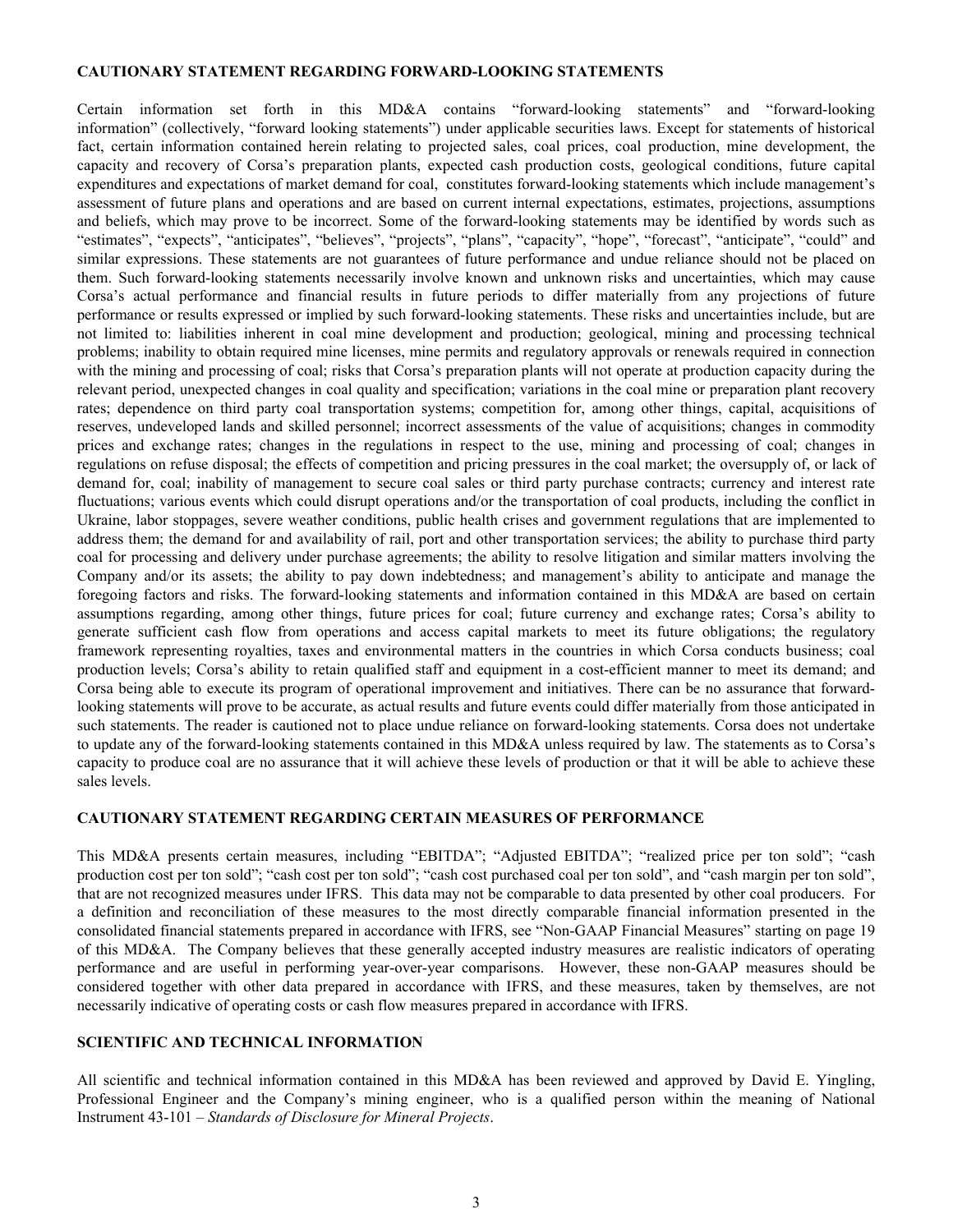#### <span id="page-3-0"></span>**FINANCIAL AND OPERATIONAL HIGHLIGHTS FOR THE THREE MONTHS ENDED MARCH 31, 2022**

• Key financial results and operational statistics are shown below:

|                                                                          | Three months ended |          |  |  |
|--------------------------------------------------------------------------|--------------------|----------|--|--|
|                                                                          | March 31,          |          |  |  |
| (in millions except per share, per ton and sales tons)                   | 2022               | 2021     |  |  |
| Net and comprehensive loss                                               | \$(4.0)            | \$(4.4)  |  |  |
| Diluted loss per share                                                   | \$(0.04)           | \$(0.05) |  |  |
| Cash provided by operating activities                                    | \$0.8              | \$1.5    |  |  |
| Total revenue                                                            | \$38.8             | \$24.6   |  |  |
|                                                                          |                    |          |  |  |
| Non-GAAP Financial Measures                                              |                    |          |  |  |
| Adjusted EBITDA <sup>(1)</sup>                                           | \$3.0              | \$0.1    |  |  |
| EBITDA <sup>(1)</sup>                                                    | \$(0.3)            | \$0.1    |  |  |
|                                                                          |                    |          |  |  |
| Average realized price per ton of metallurgical coal sold <sup>(1)</sup> | \$155.94           | \$86.62  |  |  |
| Cash production cost per ton sold $^{(1)}$                               | \$132.22           | \$79.15  |  |  |
|                                                                          |                    |          |  |  |
| Company produced metallurgical coal sales tons                           | 201,325            | 251,465  |  |  |
| Purchased metallurgical coal sales tons                                  | 28,923             | 6,495    |  |  |
| Total metallurgical coal sales tons                                      | 230,248            | 257,960  |  |  |

- Corsa's average realized price for the first quarter 2022 is the approximate equivalent of between \$200 to \$206 per metric ton on an FOB vessel basis<sup>(2)</sup>. For the first quarter 2022, Corsa's sales mix included 61% of sales to domestic customers and 39% of sales to international customers.
- (1) This is a non-GAAP financial measure. See "Non-GAAP Financial Measures" starting on page [19](#page-18-0) of this MD&A.
- Similar to most U.S. metallurgical coal producers, Corsa reports sales and costs per ton on an FOB mine site basis and denominated in short tons. Many international metallurgical coal producers report prices and costs on a delivered-tothe-port basis (or "FOB vessel basis"), thereby including freight costs between the mine and the port. Additionally, Corsa reports sales and costs per short ton, which is approximately 10% lower than a metric ton. For the purposes of this figure, we have used an illustrative freight rate of \$45-\$50 per short ton. Historically, freight rates rise and fall as market prices rise and fall. As a note, most published indices for metallurgical coal report prices on a delivered-to-theport basis and denominated in metric tons.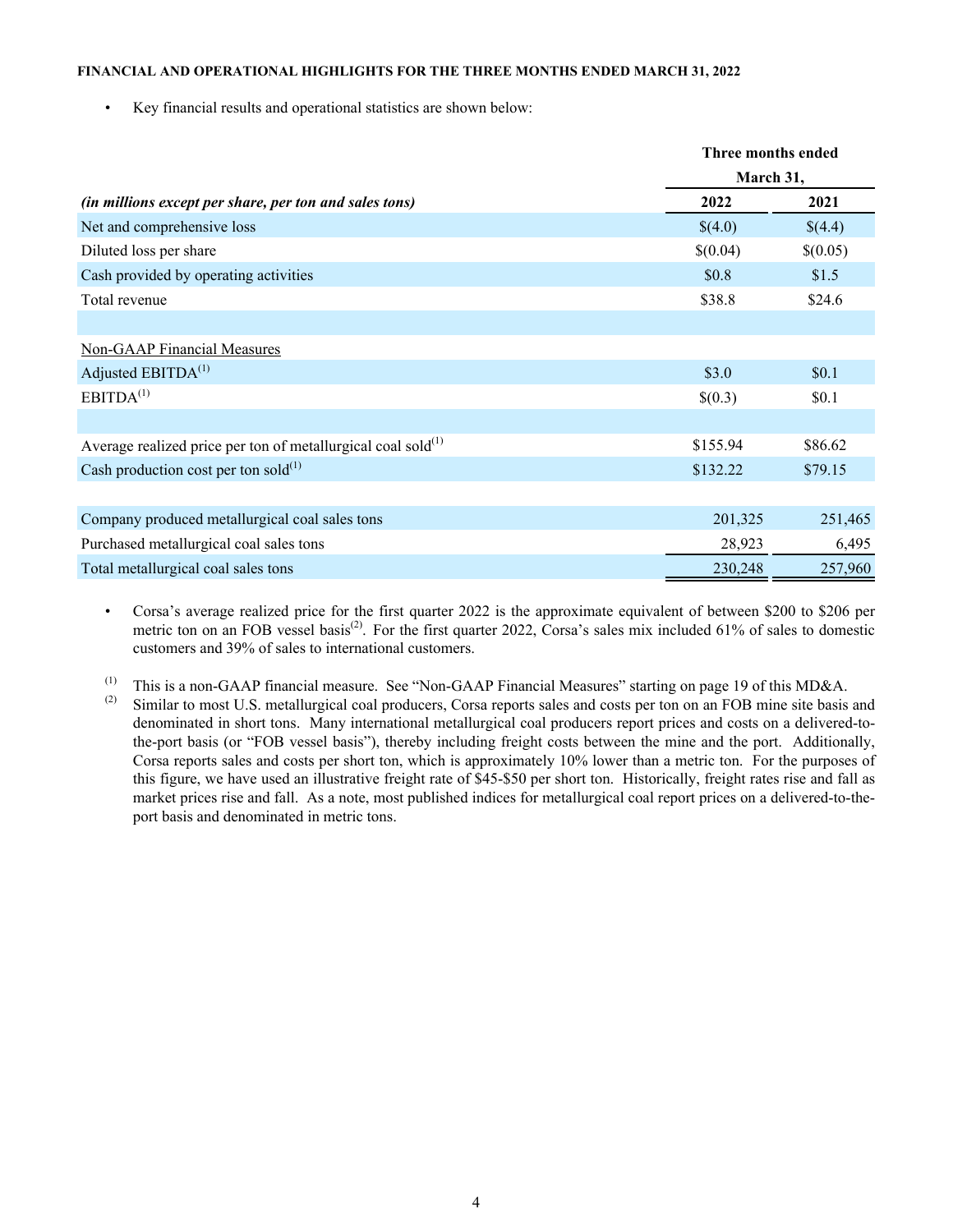#### <span id="page-4-0"></span>**BUSINESS OVERVIEW**

Corsa is one of the leading United States suppliers of premium quality metallurgical coal, an essential ingredient in the production of steel. Corsa's core business is supplying premium quality metallurgical coal to domestic and international steel and coke producers. As of the date of this MD&A, Corsa produces coal from four mines, operates two preparation plants (the Cambria Plant and the Shade Creek Plant) and has approximately 345 employees. Corsa's common shares ("Common Shares") are listed on the TSX Venture Exchange under the symbol "CSO". The Common Shares also trade on the OTCQX Best Market under the symbol "CRSXF".

The Company's coal operations are conducted through its Northern Appalachia Division ("NAPP" or "NAPP Division") based in Somerset, Pennsylvania, U.S.A. The NAPP Division is primarily focused on metallurgical coal production in the states of Pennsylvania and Maryland. Corsa markets and sells its NAPP coal to customers in North America, South America, Asia and Europe.

Corsa's metallurgical coal sales figures are comprised of two types of sales: (i) selling coal that Corsa produces ("Company Produced") and (ii) selling coal that Corsa purchases from third-parties and may provide value added services (storing, washing, blending, loading) to make the coal saleable ("Purchased Coal").

#### **NAPP Division**

#### **Mines**

NAPP currently operates the Casselman mine, an underground mine utilizing the room and pillar mining method; the Acosta mine, an underground mine utilizing the room and pillar mining method; the Horning mine, an underground mine utilizing the room and pillar mining method; and the Schrock Run Extension mine, a surface mine using contour and auger mining methods (collectively, the "NAPP Mines"). The Casselman mine is located in Garrett County, Maryland and the Acosta, Horning, and Schrock Run Extension mines are located in Somerset County, Pennsylvania.

#### **Preparation Plants**

NAPP currently operates two preparation plants, the Cambria Plant and the Shade Creek Plant, and has one idled preparation plant, the Rockwood Plant. The raw metallurgical coal produced from the NAPP Mines is trucked to the preparation plant where it is processed or "washed" using conventional coal processing techniques and stored for shipping. All plants have load out facilities adjacent to a rail line. Coal is usually shipped by rail; however, it can also be shipped by truck. All of the preparation plants are located in Somerset County, Pennsylvania. The Cambria Plant has an operating capacity of 325 tons of raw coal per hour, storage capacity of 130,000 tons of clean coal and 55,000 tons of raw coal and load out facilities adjacent to a CSX rail line. The Shade Creek Plant has an operating capacity of 450 tons of raw coal per hour, storage capacity of 75,000 tons of clean coal and 170,000 tons of raw coal and load out facilities adjacent to a Norfolk Southern rail line. The Rockwood Plant has an operating capacity of 325 tons of raw coal per hour, storage capacity of 24,000 tons of clean coal and 85,000 tons of raw coal and load out facilities adjacent to a CSX rail line.

## **Growth Projects**

NAPP has several significant projects which are in various stages of permitting. Our future spending on development of coal properties will be dependent upon market conditions, achieving acceptable rates of return on investment and financing availability.

| <b>Name</b>        | <b>Type of Mine</b> | <b>Status</b>     |
|--------------------|---------------------|-------------------|
| North Mine Project | Underground         | In Development    |
| Keyser Project     | Underground         | Permit in Process |
| A Seam Project     | Underground         | Permitted         |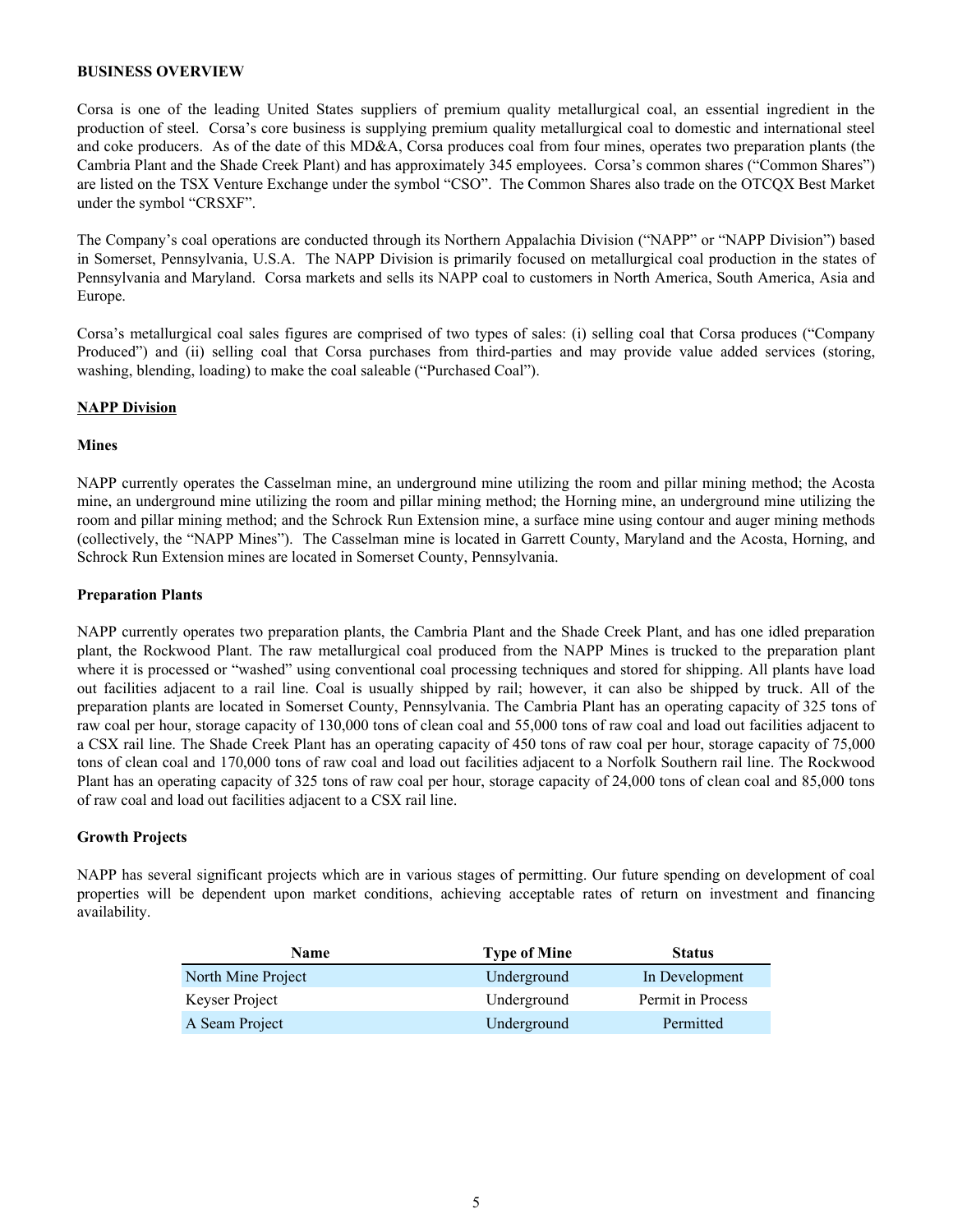## <span id="page-5-0"></span>**COAL PRICING TRENDS AND OUTLOOK**

Price levels opened the first quarter of 2022 at \$357.75/metric ton ("mt") delivered-to-the-port ("FOBT") for spot deliveries of Australian premium low volatile metallurgical coal and closed the quarter at \$515.00/mt FOBT. The quarterly average price for the first quarter of 2022 was \$486.57/mt FOBT for Australian premium low volatile metallurgical coal, compared to \$368.92/ mt FOBT in the fourth quarter of 2021, and traded in a range from a high of \$670.50/mt FOBT to a low of \$357.75/mt FOBT.

The World Steel Association reported that through March, global crude steel production decreased by 6.8% in 2022 versus 2021 with India up 5.9%, China down 10.5 %, Turkey down 4.7%, Iran down 4.4%, South Korea down 3.8%, Germany down 3.7%, Japan down 2.9%, Brazil down 2.2%, Russia down 1.2%, and the U.S. down 0.4%. All steel producing regions reported decreases with the largest regional decreases recognized in Europe and the European Union at 9.1%, Russia and other CIS countries, plus Ukraine at 8.5%, and Asia and Oceana at 7.8%. The North America region was nearly flat and experienced the smallest decrease at 0.9%. Hot-rolled steel coil prices in China and Europe increased in the first quarter of 2022 by 18% and 51%, respectively, while they remained relatively flat with the United States showing a modest 3% decrease. Continuation of raw materials and supply chain constraints coupled with strong demand and the impact of the conflict in Ukraine supported the high price environment.

Global steel demand is forecasted to increase by 0.4% in 2022 over 2021 according to the World Steel Association Short Range Outlook released in April 2022. Comparing the expected 2022 global steel demand to the pre-COVID-19 pandemic 2019 steel demand levels indicates an increase of 4.2% with increases in most of the regional areas, driven primarily by growth in China, India, and Turkey. The geographical region that includes Russia, other CIS countries and the Ukraine is the only area that is forecasted to decrease in 2022 when compared to 2019 steel demand levels. Chinese steel demand in 2022 is expected to remain flat compared to 2021 but will be an increase of 4.9% over 2019. Excluding China, 2022 steel demand from the rest of the world will increase by 6.5% over 2021 and increase by 3.4% over 2019. Steel demand in 2023 is expected to increase by 2.2% over 2022 levels with increases in all major geographical areas, driven primarily by growth in China, India and the European Union.

April 2022 spot market pricing for Australian premium low volatile metallurgical coal opened at \$480.00/mt FOBT, closed the month at \$518.00/mt FOBT and traded in a range from a high of \$520.00/mt FOBT to a low of \$383.00/mt FOBT for an average price of \$474.08/mt FOBT. Hot-rolled steel coil prices decreased in China, Northern Europe and the U.S. by 6.4%, 8.3% and 1.0%, respectively, during the month of April 2022.

The forward curve for the balance of the second quarter of 2022 according to the SGX TSI index is trading at \$504.84/mt FOBT with May at \$522.00/mt FOBT and June at \$487.67/mt FOBT. Forward curve pricing for the balance of 2022 is trading at an average of \$440.33/mt FOBT with the second quarter at a high of \$504.84/mt FOBT and the fourth quarter at a low of \$393.33/mt FOBT. The forward curve for 2023 is indicating pricing at an average of \$337.17/mt FOBT. Increased global steel demand and high levels of global steel production are supporting the demand and supporting higher prices for metallurgical coal. Trade tensions between China and Australia remain and continue to influence the international metallurgical coal market supply routes and metallurgical coal export pricing dynamics, although the long-term effects of the conflict in Ukraine and resurgences in COVID-19 cases and related mitigation measures remain unknown.

According to the U.S. Energy Information Administration (the "EIA"), domestic coke plant coal consumption is expected decrease in 2022 to 16.0 million tons when compared to 17.8 million tons in 2021. Domestic coke plant coal consumption is forecasted to rebound in 2023 to 18.0 million tons, which is a return to the 2019 pre-pandemic level of 18.0 million tons. Metallurgical coal exports from the United State are expected to be 50.6 million tons in 2022, or a 12% increase over 2021, and are expected to increase again in 2023 to 51.3 million tons.

The end use of our coal by our customers in coke plants and steel making, the combustion of fuel by equipment used in coal production and the transportation of our coal to our customers, are all sources of greenhouse gases ("GHGs"). As well, coal mining itself can release methane, which is considered to be a more potent GHG than CO2, directly into the atmosphere. These emissions from coal consumption, transportation and production are subject to pending and proposed regulation as part of initiatives to address global climate change. As a result, numerous proposals have been made and are likely to continue to be made at the international, national, regional and state levels of government to monitor and limit emissions of GHGs. The market for our coal may be adversely impacted if comprehensive legislation or regulations focusing on GHG emission reductions are adopted, or if our customers are unable to obtain financing for their operations.

See "Risk Factors" in the Company's annual information form dated March 1, 2022 for the year ended December 31, 2021 for an additional discussion regarding certain factors that could impact coal pricing trends and outlook, as well as the Company's ongoing operations.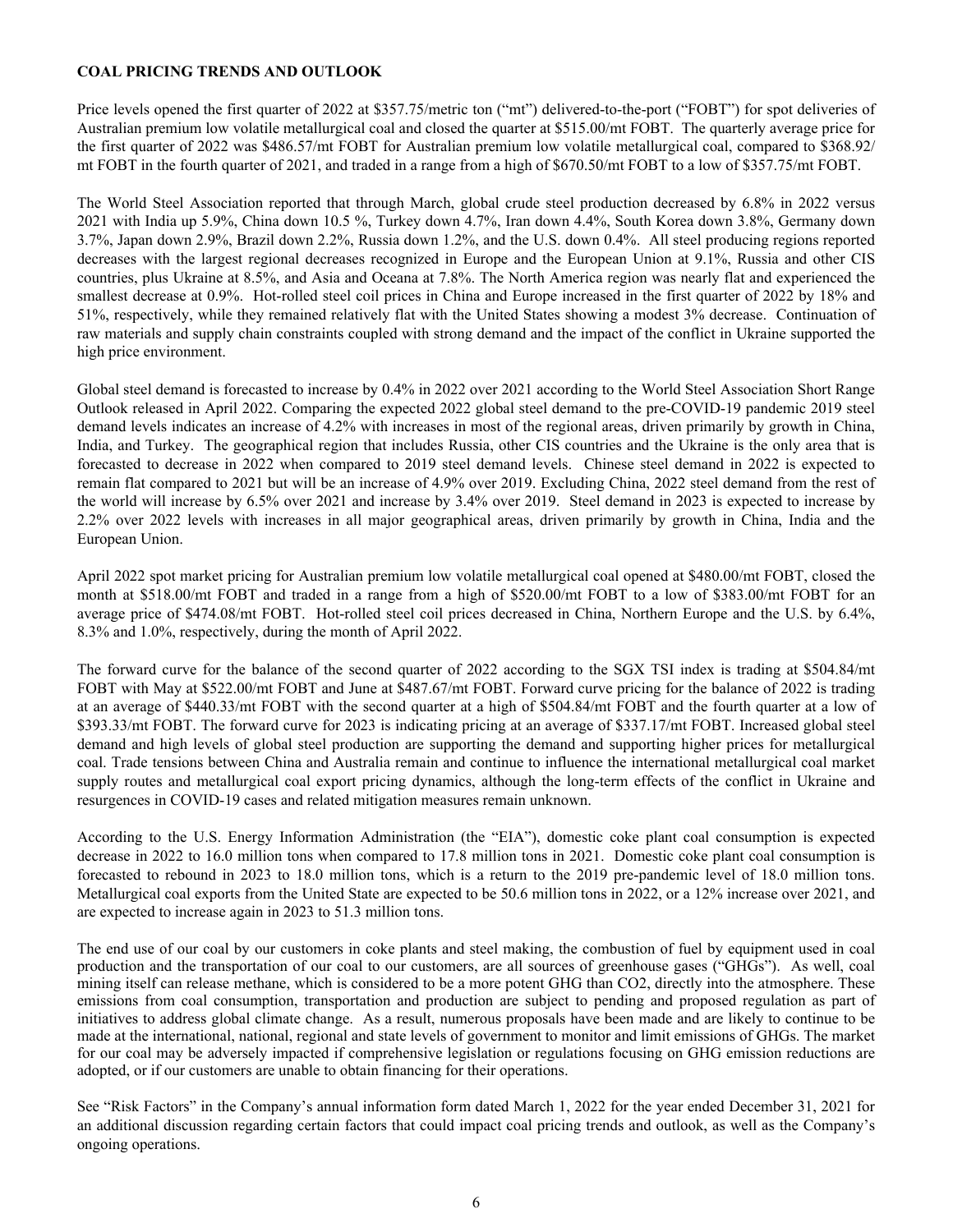# <span id="page-6-0"></span>**FINANCIAL AND OPERATIONAL RESULTS**

|                                             | For the three months ended March 31, |           |               |          |               |           |
|---------------------------------------------|--------------------------------------|-----------|---------------|----------|---------------|-----------|
| (in thousands)                              |                                      | 2022      |               | 2021     | Variance      |           |
| Revenue                                     | $\mathcal{S}$                        | 38,773    | $\mathsf{\$}$ | 24,619   | $\mathsf{\$}$ | 14,154    |
| Cost of sales                               |                                      | (36, 974) |               | (26,316) |               | (10, 658) |
| Gross income (loss)                         |                                      | 1,799     |               | (1,697)  |               | 3,496     |
|                                             |                                      |           |               |          |               |           |
| Selling, general and administrative expense |                                      | (2, 383)  |               | (2,029)  |               | (354)     |
| Loss from operations                        |                                      | (584)     |               | (3,726)  |               | 3,142     |
|                                             |                                      |           |               |          |               |           |
| Finance expense                             |                                      | (2,702)   |               | (1, 332) |               | (1,370)   |
| Finance income                              |                                      | 15        |               | 401      |               | (386)     |
| Other (expense) income                      |                                      | (706)     |               | 224      |               | (930)     |
| Loss before tax                             |                                      | (3,977)   |               | (4, 433) |               | 456       |
|                                             |                                      |           |               |          |               |           |
| Income tax expense                          |                                      |           |               |          |               |           |
| Net and comprehensive loss                  |                                      | (3.977)   | <sup>\$</sup> | (4, 433) | \$            | 456       |
|                                             |                                      |           |               |          |               |           |
| Diluted loss per share                      | \$                                   | (0.04)    |               | (0.05)   | \$            | 0.01      |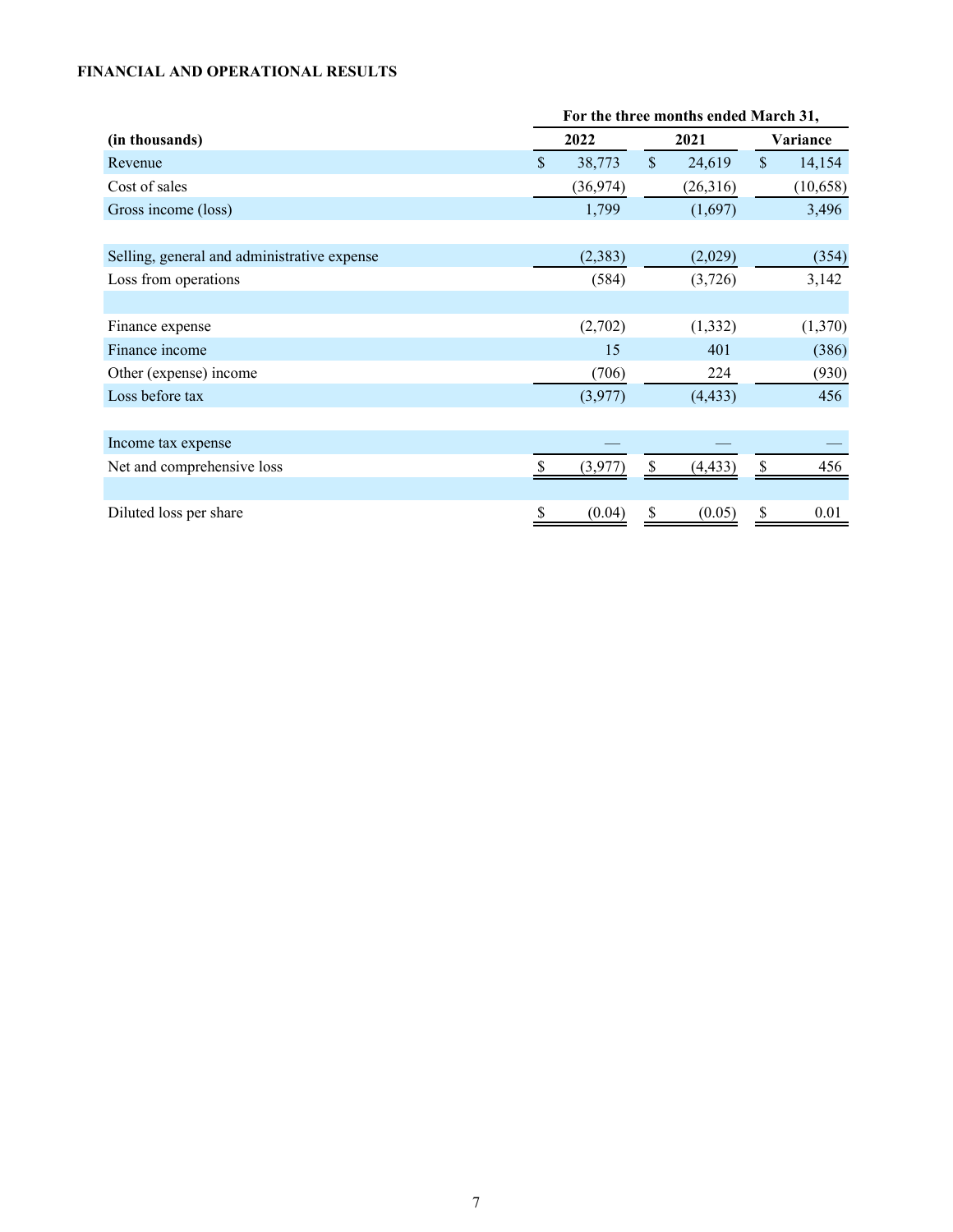## **Operations Summary**

|                                               |               | For the three months ended |                                  |                                    |  |  |
|-----------------------------------------------|---------------|----------------------------|----------------------------------|------------------------------------|--|--|
|                                               |               | March 31,                  |                                  |                                    |  |  |
| (in thousands)                                |               | 2022                       | 2021                             | Variance                           |  |  |
| Coal sold - tons                              |               |                            |                                  |                                    |  |  |
| NAPP - metallurgical coal                     |               | 230                        | 258                              | (28)                               |  |  |
|                                               |               |                            |                                  |                                    |  |  |
| Realized price per ton sold $^{(1)}$          |               |                            |                                  |                                    |  |  |
| NAPP - metallurgical coal                     | $\mathsf{\$}$ | 155.94                     | $\mathcal{S}$<br>86.62           | 69.32<br>$\mathcal{S}$             |  |  |
| Cash production cost per ton sold $^{(1)(2)}$ |               |                            |                                  |                                    |  |  |
| NAPP - metallurgical coal                     | $\mathsf{\$}$ | $132.22$ \$                | 79.15                            | $\sqrt{\ }$<br>(53.07)             |  |  |
|                                               |               |                            |                                  |                                    |  |  |
| Cash cost per ton sold $^{(1)(3)}$            |               |                            |                                  |                                    |  |  |
| NAPP - metallurgical coal                     | $\mathsf{\$}$ | 133.63                     | 79.08<br>$\mathcal{S}$           | $\sqrt{\ }$<br>(54.55)             |  |  |
| Cash margin per ton sold $^{(1)}$             |               |                            |                                  |                                    |  |  |
| NAPP - metallurgical coal                     | \$            | 22.31                      | \$<br>7.54                       | 14.77<br><sup>\$</sup>             |  |  |
|                                               |               |                            |                                  |                                    |  |  |
| EBITDA <sup>(1)</sup>                         |               |                            |                                  |                                    |  |  |
| <b>NAPP</b>                                   | $\mathsf{\$}$ | 1,578                      | $\mathcal{S}$<br>$1,090$ \$      | 488                                |  |  |
| Corporate                                     |               | (1,903)                    | (1,005)                          | (898)                              |  |  |
| Total                                         | <sup>S</sup>  | $(325)$ \$                 | 85 \$                            | (410)                              |  |  |
|                                               |               |                            |                                  |                                    |  |  |
| Adjusted EBITDA <sup>(1)</sup>                |               |                            |                                  |                                    |  |  |
| <b>NAPP</b>                                   | \$            | 3,718                      | 852<br>$\mathcal{S}$             | \$<br>2,866                        |  |  |
| Corporate                                     |               | (689)                      | (731)                            | 42                                 |  |  |
| Total                                         | $\mathbb S$   | 3,029                      | $\boldsymbol{\mathsf{S}}$<br>121 | $\boldsymbol{\mathsf{S}}$<br>2,908 |  |  |

(1) This is a non-GAAP financial measure. See "Non-GAAP Financial Measures" starting on page [19](#page-18-0) of this MD&A.<br>(2) Cash production cost per top sold excludes purchased coal. This pop-GAAP financial measure is defined in m

Cash production cost per ton sold excludes purchased coal. This non-GAAP financial measure is defined in more detail in "Non-GAAP Financial Measures" starting on page [19](#page-18-0) of this MD&A.

(3) Cash cost per ton sold includes purchased coal. This non-GAAP Financial measure is defined in more detail in "Non-GAAP Financial Measures" starting on page [19](#page-18-0) of this MD&A.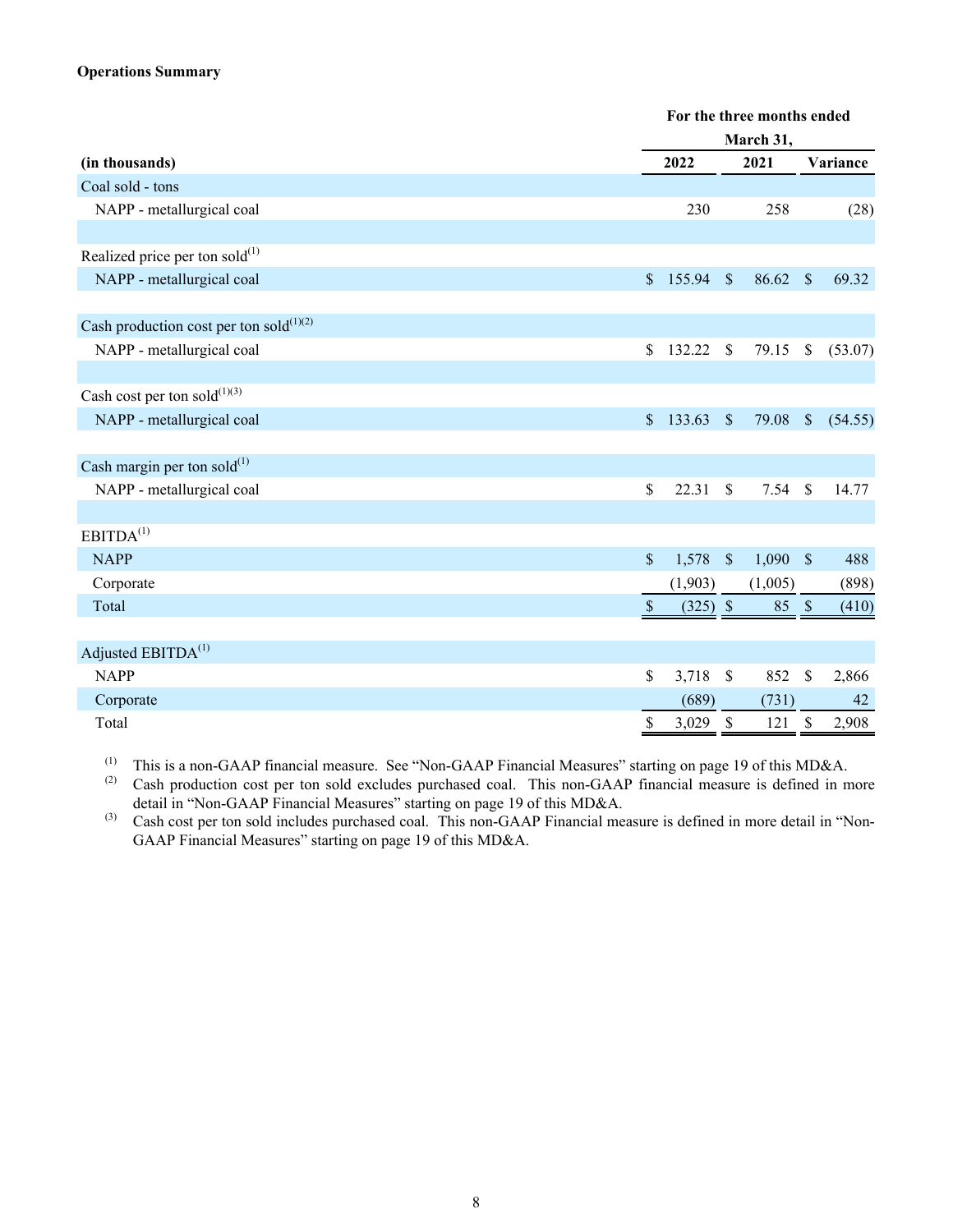# <span id="page-8-0"></span>**REVIEW OF FIRST QUARTER FINANCIAL RESULTS**

|                                             | For the three months ended March 31, 2022 |           |    |           |                     |           |
|---------------------------------------------|-------------------------------------------|-----------|----|-----------|---------------------|-----------|
| (in thousands)                              | <b>NAPP</b>                               |           |    | Corporate | <b>Consolidated</b> |           |
| Revenue                                     | P                                         | 38,773    | \$ |           | S                   | 38,773    |
| Cost of sales                               |                                           | (36, 974) |    |           |                     | (36, 974) |
| Gross income                                |                                           | 1,799     |    |           |                     | 1,799     |
| Selling, general and administrative expense |                                           | (1, 448)  |    | (935)     |                     | (2,383)   |
| Income (loss) from operations               |                                           | 351       |    | (935)     |                     | (584)     |
| Finance expense                             |                                           | (2,304)   |    | (398)     |                     | (2,702)   |
| Finance income                              |                                           | 15        |    |           |                     | 15        |
| Other income (expense)                      |                                           | 180       |    | (886)     |                     | (706)     |
| Loss before tax                             |                                           | (1,758)   |    | (2,219)   |                     | (3,977)   |
| Income tax expense                          |                                           |           |    |           |                     |           |
| Net and comprehensive loss                  |                                           | (1,758)   |    | (2,219)   | S                   | (3,977)   |

|                                             | For the three months ended March 31, 2021 |             |                |                     |  |
|---------------------------------------------|-------------------------------------------|-------------|----------------|---------------------|--|
| (in thousands)                              |                                           | <b>NAPP</b> | Corporate      | <b>Consolidated</b> |  |
| Revenue                                     |                                           | 24,619      | \$             | 24,619<br>\$        |  |
| Cost of sales                               |                                           | (26,316)    |                | (26,316)            |  |
| Gross loss                                  |                                           | (1,697)     |                | (1,697)             |  |
| Selling, general and administrative expense |                                           | (1,101)     | (928)          | (2,029)             |  |
| Loss from operations                        |                                           | (2,798)     | (928)          | (3,726)             |  |
| Finance expense                             |                                           | (843)       | (489)          | (1, 332)            |  |
| Finance income                              |                                           | 399         | $\overline{2}$ | 401                 |  |
| Other income                                |                                           | 224         |                | 224                 |  |
| Loss before tax                             |                                           | (3,018)     | (1, 415)       | (4, 433)            |  |
| Income tax expense (benefit)                |                                           |             |                |                     |  |
| Net and comprehensive loss                  |                                           | (3,018)     | (1, 415)       | (4, 433)<br>S       |  |

# **Dollar variance for the three months ended**

|                                             | March 31, 2022 versus 2021 |          |           |       |     |              |
|---------------------------------------------|----------------------------|----------|-----------|-------|-----|--------------|
| (in thousands)                              | <b>NAPP</b>                |          | Corporate |       |     | Consolidated |
| Revenue                                     | \$                         | 14,154   | \$        |       | \$  | 14,154       |
| Cost of sales                               |                            | (10,658) |           |       |     | (10, 658)    |
| Gross income                                |                            | 3,496    |           |       |     | 3,496        |
| Selling, general and administrative expense |                            | (347)    |           |       |     | (354)        |
| Income (loss) from operations               |                            | 3,149    |           | (7)   |     | 3,142        |
| Finance expense                             |                            | (1,461)  |           | 91    |     | (1,370)      |
| Finance income                              |                            | (384)    |           | (2)   |     | (386)        |
| Other income                                |                            | (44)     |           | (886) |     | (930)        |
| Income (loss) before tax                    |                            | 1,260    |           | (804) |     | 456          |
| Income tax expense                          |                            |          |           |       |     |              |
| Net and comprehensive income (loss)         |                            | 1,260    |           | (804) | \$. | 456          |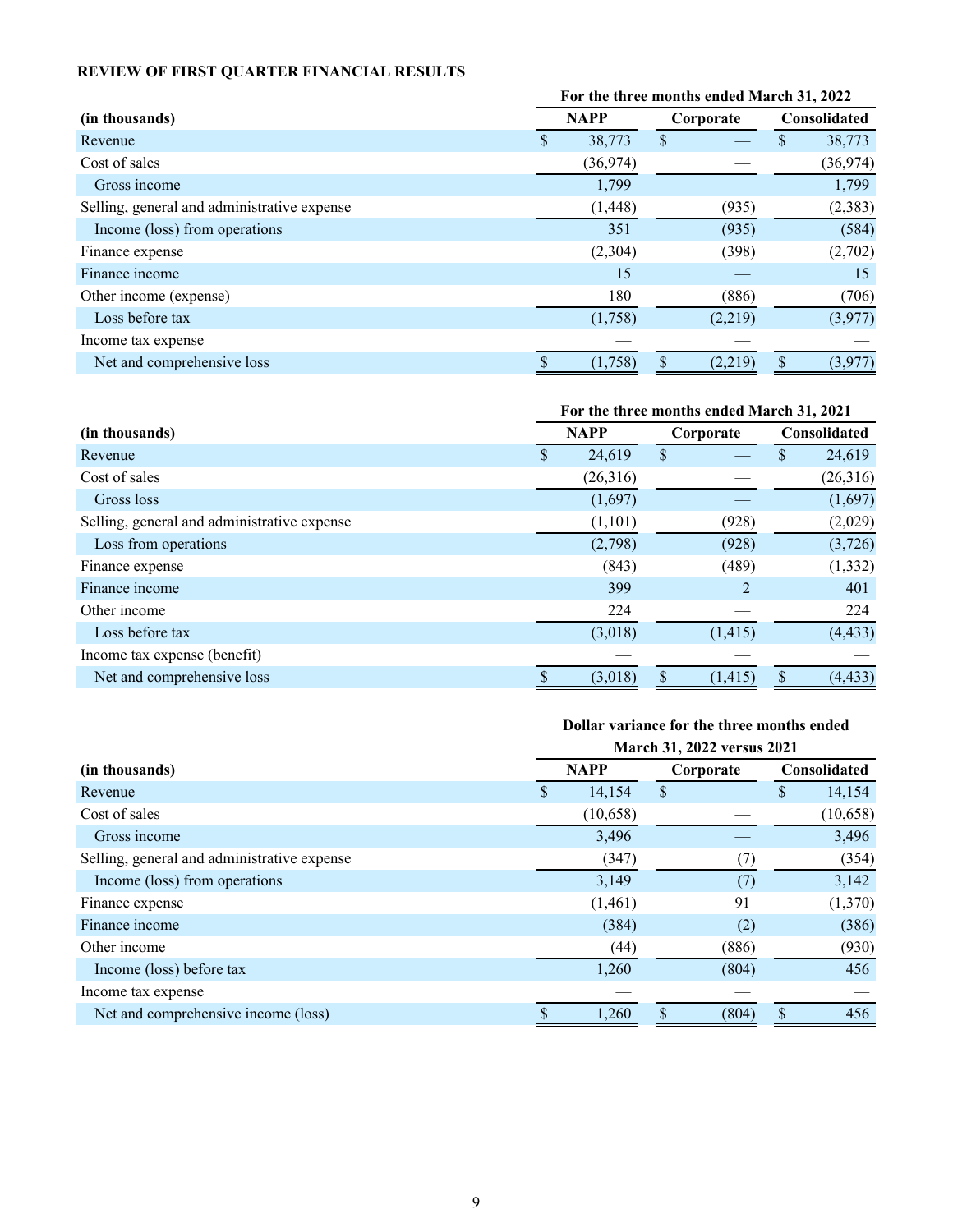## **Operating Segments**

Corsa's two distinct segments are NAPP and Corporate. The financial results of the continuing operating segments for the three months ended March 31, 2022 and 2021 are as follows:

#### NAPP Division

*Revenue - NAPP Division*

|                                                   |   | For the three months ended March 31, |   |        |    |          |  |  |
|---------------------------------------------------|---|--------------------------------------|---|--------|----|----------|--|--|
| (in thousands)                                    |   | 2022                                 |   | 2021   |    | Variance |  |  |
| Metallurgical coal revenue (at preparation plant) | S | 35,867                               | S | 22,347 | \$ | 13,520   |  |  |
| Thermal coal revenue (at preparation plant)       |   | 133                                  |   | 788    |    | (655)    |  |  |
| Transportation revenue                            |   | 1,942                                |   | 1,310  |    | 632      |  |  |
| Tolling revenue                                   |   | 719                                  |   | 30     |    | 689      |  |  |
| Limestone revenue                                 |   | 112                                  |   | 144    |    | (32)     |  |  |
|                                                   |   | 38,773                               |   | 24.619 | S  | 14.154   |  |  |

- Metallurgical coal revenue, net of transportation charges, increased \$13,520 as a result of increased sales prices which caused revenue to increase by \$15,945 partially offset by lower sales volumes which decreased revenue by \$2,425. Metallurgical coal sold was 230 and 258 tons for the three months ended March 31, 2022 and 2021, respectively, representing a decrease of 28 tons. Realized price per ton sold increased \$69.32 due to the improved metallurgical coal market as the demand for steel increased with a limited supply of metallurgical coal.
- Thermal coal revenue decreased primarily due to the expiration of a sales contract where the Company had previously purchased thermal coal and resold the coal under contract.
- Revenue associated with the transportation of coal to the loading terminal or customer increased \$632 as a result of increased sales to customers where the Company provides the freight.
- Tolling revenue increased primarily due to additional volumes processed for third-parties.

*Cost of sales - NAPP Division*

Cost of sales consists of the following:

|                                                         | For the three months ended March 31, |        |      |        |          |        |  |
|---------------------------------------------------------|--------------------------------------|--------|------|--------|----------|--------|--|
| (in thousands)                                          |                                      | 2022   | 2021 |        | Variance |        |  |
| Mining and processing costs                             | S                                    | 25,186 | \$   | 18,851 | \$       | 6,335  |  |
| Purchased coal costs                                    |                                      | 4,158  |      | 1,058  |          | 3,100  |  |
| Royalty expense                                         |                                      | 1,523  |      | 1,239  |          | 284    |  |
| Amortization expense                                    |                                      | 3,079  |      | 3,849  |          | (770)  |  |
| Transportation costs from preparation plant to customer |                                      | 1,942  |      | 1,310  |          | 632    |  |
| Idle mine expense                                       |                                      | 240    |      | 152    |          | 88     |  |
| Tolling costs                                           |                                      | 589    |      | 19     |          | 570    |  |
| Limestone costs                                         |                                      | 77     |      | 168    |          | (91)   |  |
| Other costs                                             |                                      | 180    |      | (330)  |          | 510    |  |
| Total cost of sales                                     | S                                    | 36,974 | S    | 26,316 | S        | 10,658 |  |

• Mining and processing costs increased primarily due to the shortage of skilled labor and geological conditions which caused delays in the efficient production of coal. The Company is actively working to increase staffing levels and train the inexperienced miners. The geological conditions include thinning coal seams and sandstone roof conditions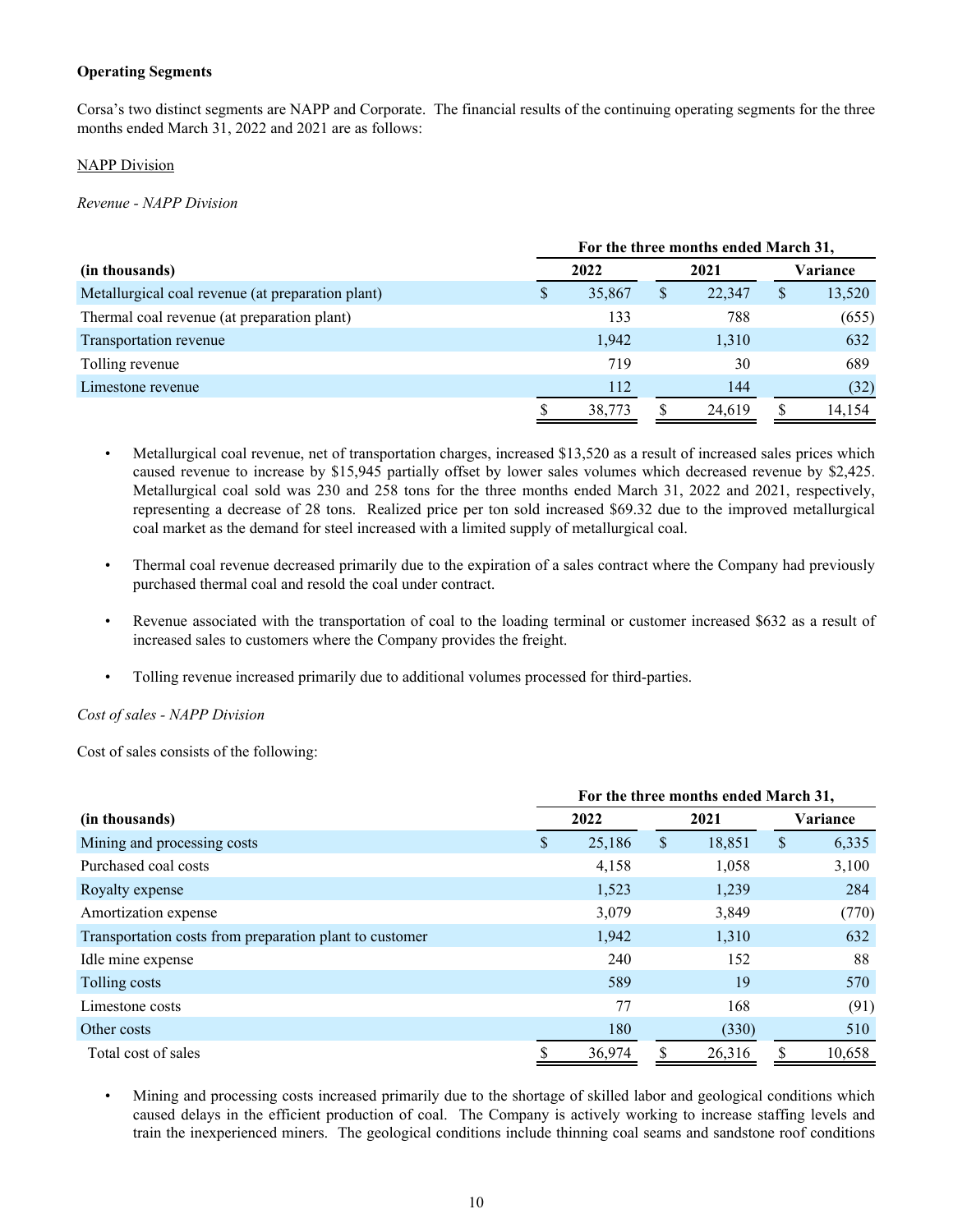which require additional time to mine and increased roof support. The higher coal sales price environment permits the Company to access these reserves to extend the mine life.

- Purchased coal costs increased primarily due to the increased cost of purchased coal due to the market increases as well as increased volumes of metallurgical coal purchased during the three months ended March 31, 2022 compared to the 2021 period. This increase was primarily due to higher demand for metallurgical coal.
- Royalty expense increased primarily due to the increased sales price partially offset by lower volumes of coal sold during the three months ended March 31, 2022 compared to the 2021 period.
- Amortization expense decreased primarily due to the lower volumes of coal sold.
- Transportation costs increased as a result of increased sales to customers where the Company provides the freight.
- Tolling costs increased due to additional third party volumes processed and increased processing costs.
- Other costs increased due to various items, none of which were individually material.

#### *Selling, general and administrative expense - NAPP Division*

Selling, general and administrative expense consists of the following:

|                                  | For the three months ended March 31, |       |      |       |              |     |  |
|----------------------------------|--------------------------------------|-------|------|-------|--------------|-----|--|
| (in thousands)                   |                                      | 2022  | 2021 |       | Variance     |     |  |
| Salaries and other compensations |                                      | 664   | \$   | 522   | <sup>S</sup> | 142 |  |
| Employee benefits                |                                      | 233   |      | 146   |              | 87  |  |
| Selling expense                  |                                      | 138   |      | 110   |              | 28  |  |
| Professional fees                |                                      | 109   |      | 95    |              | 14  |  |
| Office expenses and insurance    |                                      | 237   |      | 175   |              | 62  |  |
| Other                            |                                      | 67    |      | 53    |              | 14  |  |
|                                  |                                      | 1,448 |      | 1,101 |              | 347 |  |

• Selling, general and administrative expense related to the NAPP Division increased primarily due to various wage and benefit increases to retain employees and increased insurance expense.

*Finance (income) expense, net - NAPP Division*

|                                                          | For the three months ended March 31, |       |      |       |          |       |  |
|----------------------------------------------------------|--------------------------------------|-------|------|-------|----------|-------|--|
| (in thousands)                                           |                                      | 2022  | 2021 |       | Variance |       |  |
| Change in market value of restricted investments expense |                                      | 1,168 | \$   | (399) | S        | 1,567 |  |
| Bond premium expense                                     |                                      | 657   |      | 447   |          | 210   |  |
| Accretion on reclamation and water treatment provision   |                                      | 222   |      | 137   |          | 85    |  |
| Interest expense                                         |                                      | 257   |      | 259   |          | (2)   |  |
| Interest income                                          |                                      | (15)  |      |       |          | (15)  |  |
|                                                          |                                      | 2.289 |      | 444   |          | 1.845 |  |

• Finance expense, net, increased primarily due to the change in market value of the water treatment trust fund accounts. The value of these trust funds are marked to market on a monthly basis and increased market losses were recognized in the three months ended March 31, 2022 compared market gains in 2021 period.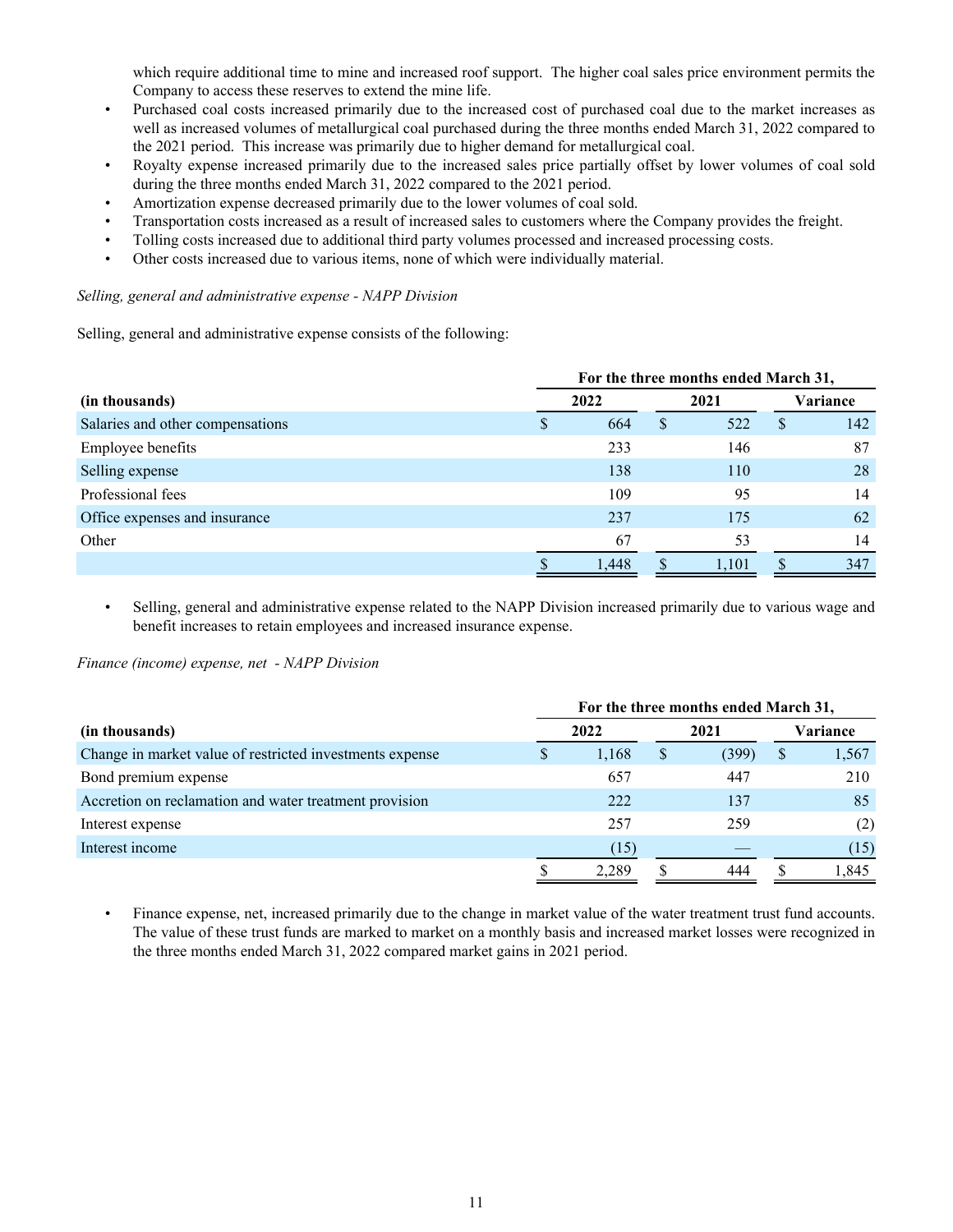## Corporate Division

*Selling, general and administrative expense - Corporate Division*

Selling, general and administrative expense consists of the following:

|                                  | For the three months ended March 31, |   |      |    |          |  |  |  |  |  |  |
|----------------------------------|--------------------------------------|---|------|----|----------|--|--|--|--|--|--|
| (in thousands)                   | 2022                                 |   | 2021 |    | Variance |  |  |  |  |  |  |
| Salaries and other compensations | 407                                  | S | 390  | \$ | 17       |  |  |  |  |  |  |
| <b>Employee benefits</b>         | 33                                   |   | 22   |    |          |  |  |  |  |  |  |
| Professional fees                | 392                                  |   | 437  |    | (45)     |  |  |  |  |  |  |
| Office expenses and insurance    | 103                                  |   | 76   |    | 27       |  |  |  |  |  |  |
| Other                            |                                      |   |      |    | (3)      |  |  |  |  |  |  |
|                                  | 935                                  |   | 928  |    |          |  |  |  |  |  |  |

• Selling, general and administrative expenses remained consistent in both periods.

*Finance expense, net - Corporate Division*

|                                                |   | For the three months ended March 31, |  |      |  |          |  |  |  |  |  |  |
|------------------------------------------------|---|--------------------------------------|--|------|--|----------|--|--|--|--|--|--|
| (in thousands)                                 |   | 2022                                 |  | 2021 |  | Variance |  |  |  |  |  |  |
| Interest expense                               | J | 316                                  |  | 410  |  | (94)     |  |  |  |  |  |  |
| Amortization of discount on loan payable       |   | 46                                   |  | 43   |  |          |  |  |  |  |  |  |
| Amortization of Revolving Credit Facility fees |   | 36                                   |  | 36   |  |          |  |  |  |  |  |  |
| Foreign exchange loss (gain)                   |   |                                      |  | (2)  |  |          |  |  |  |  |  |  |
|                                                |   | 398                                  |  | 487  |  | (89)     |  |  |  |  |  |  |

• Interest expense decreased primarily due to a reduction of the 36th Street Facility.

*Other expense - Corporate Division*

|                        |  |      | For the three months ended March 31, |          |     |  |  |
|------------------------|--|------|--------------------------------------|----------|-----|--|--|
| (in thousands)         |  | 2022 | 2021                                 | Variance |     |  |  |
| Employee restructuring |  | 886  |                                      |          | 886 |  |  |

• Other expense increased as a result of employee restructuring charges associated with the Company's previous President and Chief Executive Officer and Chief Operating Officer.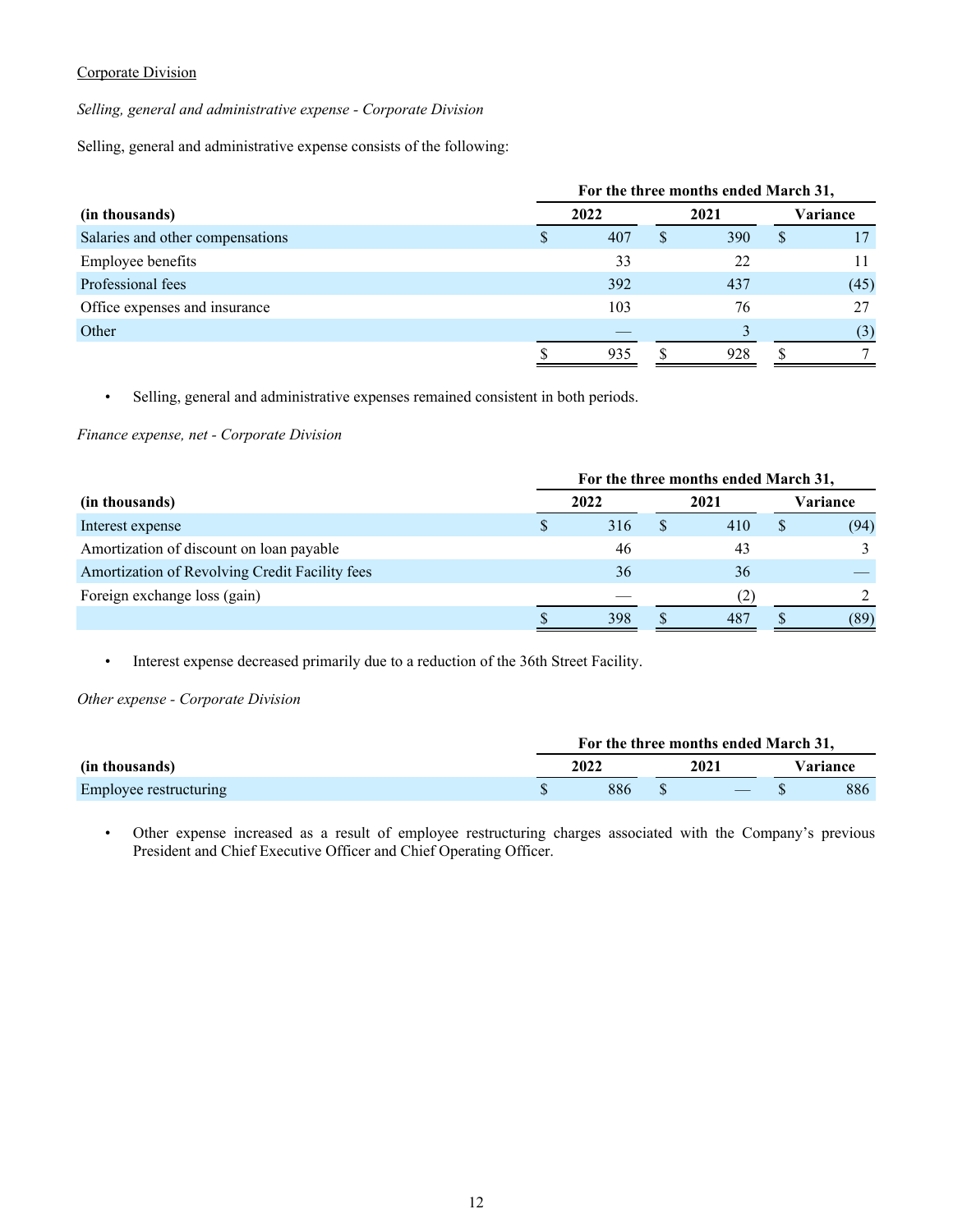## <span id="page-12-0"></span>**FINANCIAL CONDITION**

|               | 2022    |               | 2021    |              | Variance  |
|---------------|---------|---------------|---------|--------------|-----------|
| <sup>\$</sup> | 38,941  | \$            | 46,810  | \$           | (7, 869)  |
|               | 166,018 |               | 168,686 |              | (2,668)   |
|               | 204,959 | \$            | 215,496 | \$           | (10, 537) |
|               |         |               |         |              |           |
| \$            | 28,214  | $\sqrt{\ }$   | 32,584  | \$           | (4,370)   |
|               | 91,435  |               | 93,631  |              | (2,196)   |
|               | 119,649 | <sup>\$</sup> | 126,215 | \$           | (6, 566)  |
|               |         |               |         |              |           |
|               | 85,310  |               | 89,281  | \$           | (3,971)   |
|               |         | March 31,     |         | December 31, |           |

- Current assets decreased primarily due to collection of the trade and miscellaneous receivables, timing of customer shipments and a reduction in cash.
- Non-current assets decreased primarily due to the amortization of property, plant and equipment.
- Current liabilities decreased primarily due to a reduction in purchased coal payables relating to timing of coal purchases in December 2021 and subsequently paid by March 2022.
- Non-current liabilities decreased primarily due to reclamation and water treatment payments and scheduled debt service payments related to the loan payable and lease liabilities.
- Total equity decreased as a result of the net and comprehensive loss that occurred during the period.

## **LIQUIDITY AND CAPITAL RESOURCES**

Our historical sources of cash have been coal sales to customers, limestone sales, processing fees earned, borrowings on the Credit Facilities (as defined below) since August 16, 2019, borrowings under the U.S. Small Business Administration's Paycheck Protection Program in April 2020, borrowings on the Main Street Facility (as defined below) in December 2020 and proceeds received from the issuance of securities. Our primary uses of cash have been for funding existing operations, capital expenditures, reclamation and water treatment obligations, water treatment trust funding, debt service costs and professional fees. We expect to fund maintenance capital, debt service, bonding collateral increases and liquidity requirements with cash on hand, projected cash flow from operations and borrowings on the Revolving Credit Facility (as defined below). Our future spending on growth capital expenditures and development of coal properties will be dependent upon market conditions, achieving acceptable rates of return on investment and financing availability.

If cash flows from operations are less than required, the Company may need to incur additional debt or issue additional equity. From time-to-time the Company may need to access the long-term and short-term capital markets to obtain financing. Although the Company believes it can currently finance its operations on acceptable terms and conditions, the Company's access to, and the availability of, financing on acceptable terms and conditions in the future will be affected by many factors, including the liquidity of the overall capital markets, the current state of the global economy and restrictions in the Company's existing debt agreements and any other future debt agreements. There can be no assurance that the Company will have or continue to have access to the capital markets on acceptable terms.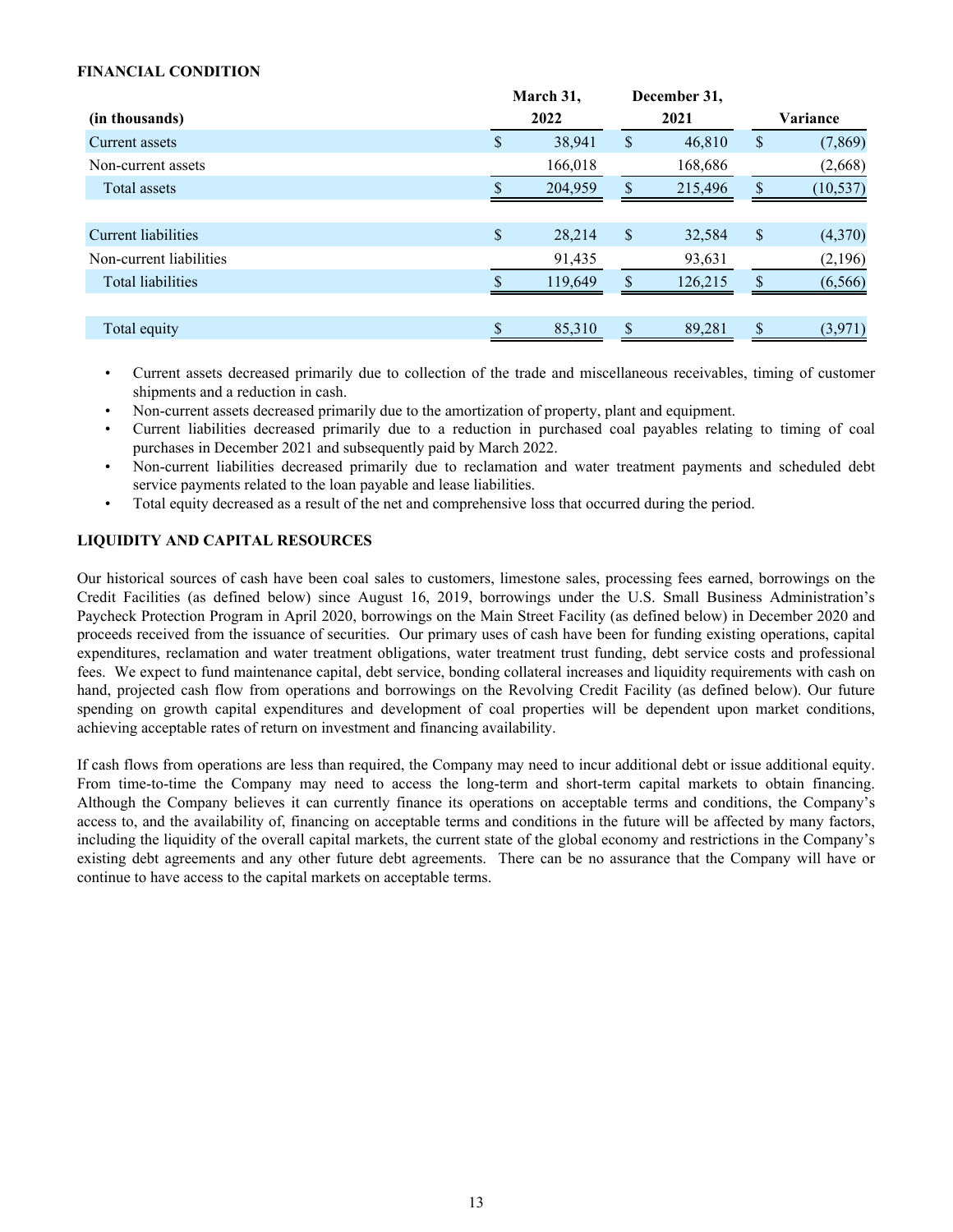|                                               |        | March 31, |               | December 31, |    |          |
|-----------------------------------------------|--------|-----------|---------------|--------------|----|----------|
| (in thousands)                                |        | 2022      |               | 2021         |    | Variance |
| Cash                                          | 10,707 |           | <sup>\$</sup> | 12,714       | S  | (2,007)  |
|                                               |        |           |               |              |    |          |
| Working capital                               |        | 10,727    | <sup>S</sup>  | 14,226       | \$ | (3, 499) |
|                                               |        |           |               |              |    |          |
| Revolving Credit Facility unused availability |        | 2,670     | $\mathbb{S}$  | 4,110        | \$ | (1,440)  |
|                                               |        |           |               |              |    |          |
| <b>Total Debt</b>                             |        |           |               |              |    |          |
| Lease liabilities                             | \$     | 2,794     | \$            | 3,135        | \$ | (341)    |
| <b>Revolving Credit Facility</b>              |        |           |               |              |    |          |
| Loan payable - $36th$ Street Facility         |        | 3,354     |               | 4,142        |    | (788)    |
| Loan payable - Main Street Facility           |        | 25,287    |               | 25,249       |    | 38       |
|                                               |        | 31,435    |               | 32,526       | \$ | (1,091)  |

## Working Capital

Working capital decreased primarily due to a decrease in accounts receivable due to customer collections, timing of shipments and collection of a portion of the employee retention credit receivable and utilizing cash on hand and cash provided by operations to service debt, funding capital expenditures and make required deposits to restricted cash and investments.

As a result of the various covenants related to the Main Street Facility and the Credit Facilities, the Company intends to manage maintenance and growth capital expenditures in order to service the Main Street Facility and Credit Facilities and comply with their financial covenants.

The Main Street Facility contains covenants that would restrict the ability to pay dividends, make distributions as well as restrictions on the ability of certain of the Company's subsidiaries, as borrowers under the facility, to transfer funds to the Company, although Corsa does not anticipate the need to receive funds from its U.S. subsidiaries for the purposes of liquidity management.

## Total Debt

Debt decreased as a result of scheduled debt service payments related to the loan payable in connection with the 36th Street Facility and lease liabilities.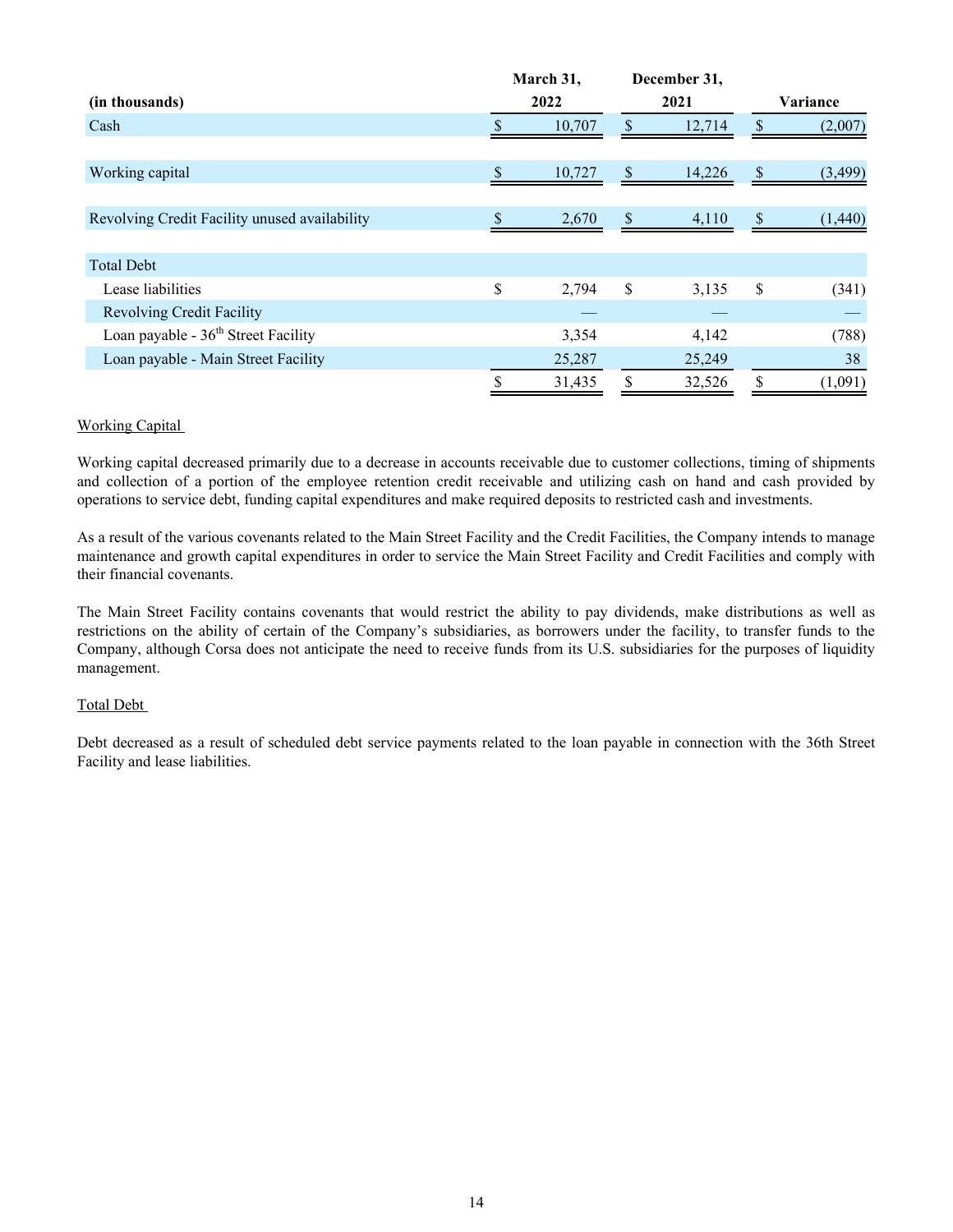## **Cash Flows from Operations**

|                                  |      | For the three months ended |   |          |  |            |  |  |
|----------------------------------|------|----------------------------|---|----------|--|------------|--|--|
|                                  |      | March 31,                  |   |          |  |            |  |  |
|                                  | 2022 |                            |   | 2021     |  | Change     |  |  |
| Cash Flows:                      |      |                            |   |          |  |            |  |  |
| Provided by operating activities | S    | 776                        | S | 1,501    |  | (725)      |  |  |
| Used in investing activities     |      | (1,643)                    |   | (1,282)  |  | (361)      |  |  |
| Used in financing activities     |      | (1,140)                    |   | (2, 232) |  | 1,092      |  |  |
| Decrease in cash                 |      | (2,007)                    |   | (2,013)  |  | 6          |  |  |
| Cash at beginning of period      |      | 12,714                     |   | 24,480   |  | (11,766)   |  |  |
| Cash at end of period            |      | \$10,707                   |   | \$22,467 |  | \$(11,760) |  |  |

- Cash flow from operating activities decreased during the three months ended March 31, 2022 compared to the 2021 period primarily due to changes in working capital items and increased spending on reclamation and water treatment activities partially offset by higher revenues from the improved metallurgical coal market.
- Cash used in investing activities for the three months ended March 31, 2022 compared to the 2021 period increased primarily due to increased maintenance capital expenditures due to timing of equipment purchases and increased deferred stripping costs at a surface mine that the company is developing.
- Cash used in financing activities decreased during the three months ended March 31, 2022 compared to the 2021 period primarily due to lower debt service payments as the 2021 period included an additional principal payment that was required under the  $36<sup>th</sup>$  Street Facility.

## *Contingent Liability - Sales Agent Matter*

In September 2020, the Company learned that an overseas third-party sales agent had been charged in an overseas jurisdiction in connection with allegedly unlawful benefits given to a representative of an overseas customer in relation to the sale of coal from operations of U.S. subsidiaries of the Company. A special committee of the Board of Directors of the Company (the "Special Committee") was promptly constituted, and the Special Committee engaged outside legal counsel to conduct an independent investigation as to whether any employees of the Company or any of its subsidiaries were aware of, or involved in, the alleged conduct and whether any such knowledge or involvement may have given rise to a violation of anti-corruption laws by the Company or any of its subsidiaries. On the basis of findings resulting from such investigation, the Company has taken corrective action to minimize risk. Furthermore, the Company reported the matter to the U.S. Department of Justice and the Royal Canadian Mounted Police, which are conducting investigations. The Company and its subsidiaries are cooperating with these investigations.

At this time, no charges have been brought against the Company, any of its subsidiaries, or any current employees thereof in any jurisdiction in respect of this matter. However, on November 3, 2021, a former employee, whom the Company had previously terminated, pleaded guilty to conspiracy to violate the Foreign Corrupt Practices Act during the period from late 2016 to 2020. The charges and guilty plea proceedings are publicly available. On March 31, 2022, a second former employee, who left the Company before commencement of the referenced investigation, was charged in an indictment with conspiracy to violate and violation of the Foreign Corrupt Practices Act and related charges of money laundering. The second former employee was also charged with wire fraud relating to his receipt of illegal payments, which were allegedly paid from a portion of commissions that the Company paid to an overseas third-party agent and which the second former employee allegedly concealed from others within the Company both during and after the second former employee's tenure. The charges related to the period from late 2016 to 2020. On April 19, 2022, the second former employee pleaded not guilty. The charges and related documents are publicly available.

The risks associated with any charges that may be brought against the Company, or any of its subsidiaries or any related processes are uncertain. However, such risks may include resulting fines and penalties, as well as the disgorgement of profits on revenues received from the overseas customer. A range of potential exposure to the Company and its subsidiaries is uncertain and is not presently determinable.

The Company and its subsidiaries are committed to the highest standards of integrity and diligence in their business dealings and to the ethical and legally compliant business conduct by their employees and representatives. Potentially unlawful business conduct is in direct conflict with corporate and compliance policies. The Company and its subsidiaries will continue to cooperate with authorities with a view to a prompt and appropriate resolution.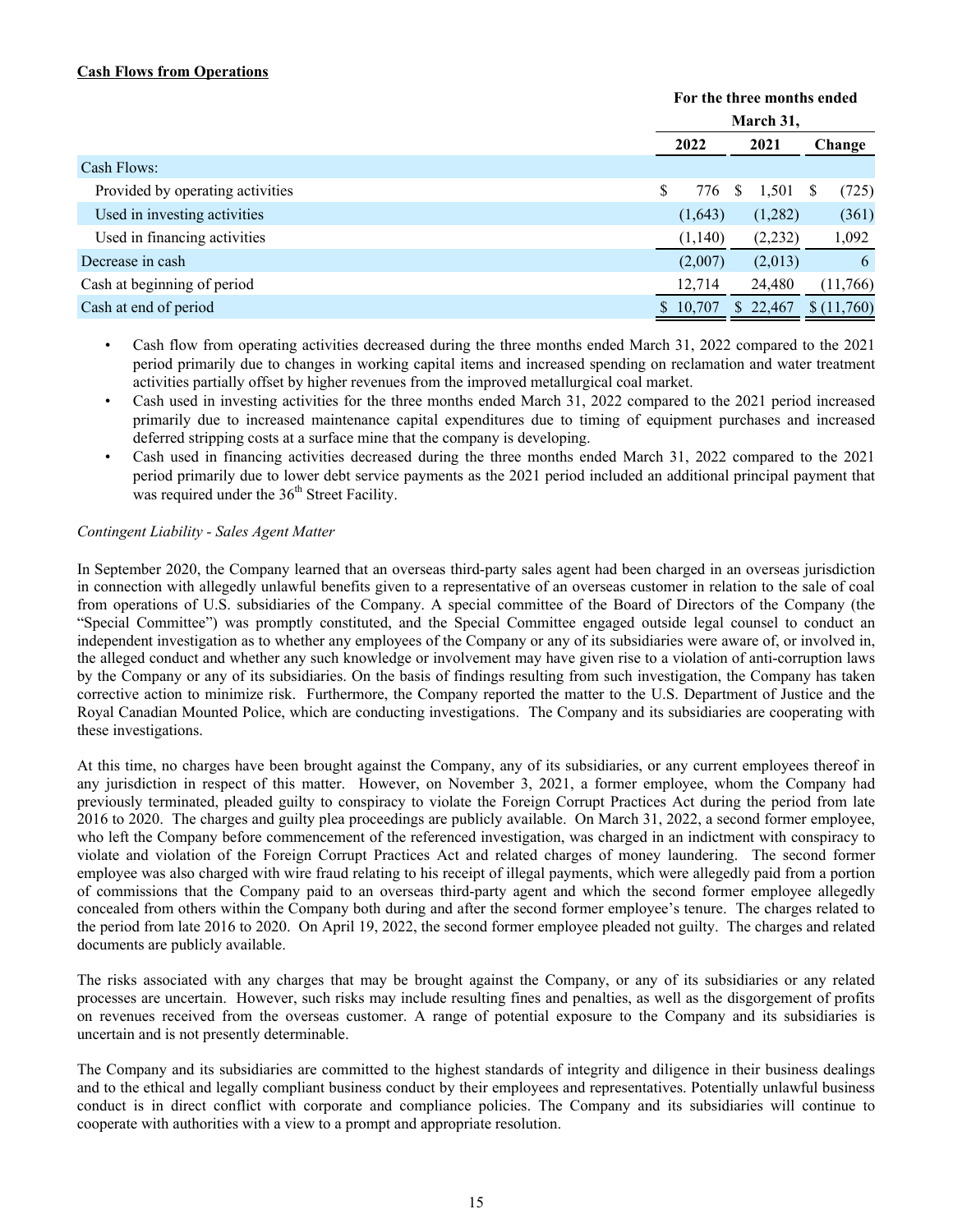## <span id="page-15-0"></span>**Capital Expenditures**

The equipment and development added to property, plant and equipment and the cash flow impact (adjusting the increase to property plant and equipment for non-cash transactions) for the three months ended March 31, 2022 were as follows:

|                                  | <b>Increase to</b> | <b>Cash Flow</b> |
|----------------------------------|--------------------|------------------|
|                                  | <b>PP&amp;E</b>    | Impact           |
| Maintenance capital expenditures |                    |                  |
| Deep mines                       | \$<br>276          | \$<br>260        |
| Surface mines                    | 309                | 40               |
| Plant                            | 317                | 236              |
| Administrative                   |                    |                  |
|                                  | 902                | 536              |
| Growth capital expenditures      |                    |                  |
| Deep mines                       | 100                | 92               |
| Surface mines                    |                    |                  |
| Plant                            |                    |                  |
|                                  | 100                | 92               |
|                                  |                    |                  |
| Total capital expenditures       | \$<br>1,002        | \$<br>628        |

Corsa's capital expenditures for the three months ended March 31, 2022 were primarily focused on maintenance capital to replace mining and processing equipment and growth capital to open a new underground mine. Corsa's future spending on property, plant and equipment at its operations and development of coal properties will be dependent upon market conditions, achieving acceptable rates of return on investment, compliance with financial covenants and financing availability. For disclosure regarding Corsa's purchase order firm commitments, relating to the procurement of replacement mining equipment to maintain Corsa's capacity, see "Contractual Obligations".

## **DEBT COVENANTS**

Corsa has certain covenants it is required to meet under its Main Street Facility and Credit Facilities. Certain measures included in the covenant calculations are not readily identifiable from Corsa's consolidated statements of operations and comprehensive income (loss) or consolidated balance sheets. These measures are considered to be non-GAAP financial measures and, as such, a further description of the covenant calculations is included below. Corsa was in compliance with all covenants at March 31, 2022.

## **Main Street Facility**

The covenants required to be met under the facility (the "Main Street Facility") available under the five-year credit agreement dated December 14, 2020 between KeyBank, as lender, and certain wholly-owned subsidiaries of the Company, as borrowers, are described below. Such measurements are made with reference to the consolidated results of Corsa.

- Liquidity, as defined as the sum of unrestricted cash and cash equivalents, above \$6,250.
- Capital expenditures of not more than \$11,000 on an annual basis.
- If liquidity, at any time, is less than \$6,250, then a trailing twelve month Minimum Fixed Charge Coverage Ratio<sup>(1)</sup> of not less than 1.10 to 1.00 (measured monthly).
- (1) Minimum Fixed Charge Coverage Ratio is measured as  $EBITDA<sup>(2)</sup>$  *less* the sum of: (i) capital expenditures, (ii) taxes paid,(iii) dividends and distributions, (iv) water treatment and reclamation payments and (v) water treatment trust funding, divided by the sum of (a) interest expense paid in cash *plus* (b) scheduled principal payments on indebtedness.
- (2) EBITDA is defined as the sum of consolidated net and comprehensive income (or loss) *plus* (i) interest expense, (ii) provision for taxes based on income or profits (net of any income tax refunds), (iii) depletion, depreciation and impairment charges, (iv) amortization expense, (v) non-cash stock-based compensation expense, (vi) losses (or minus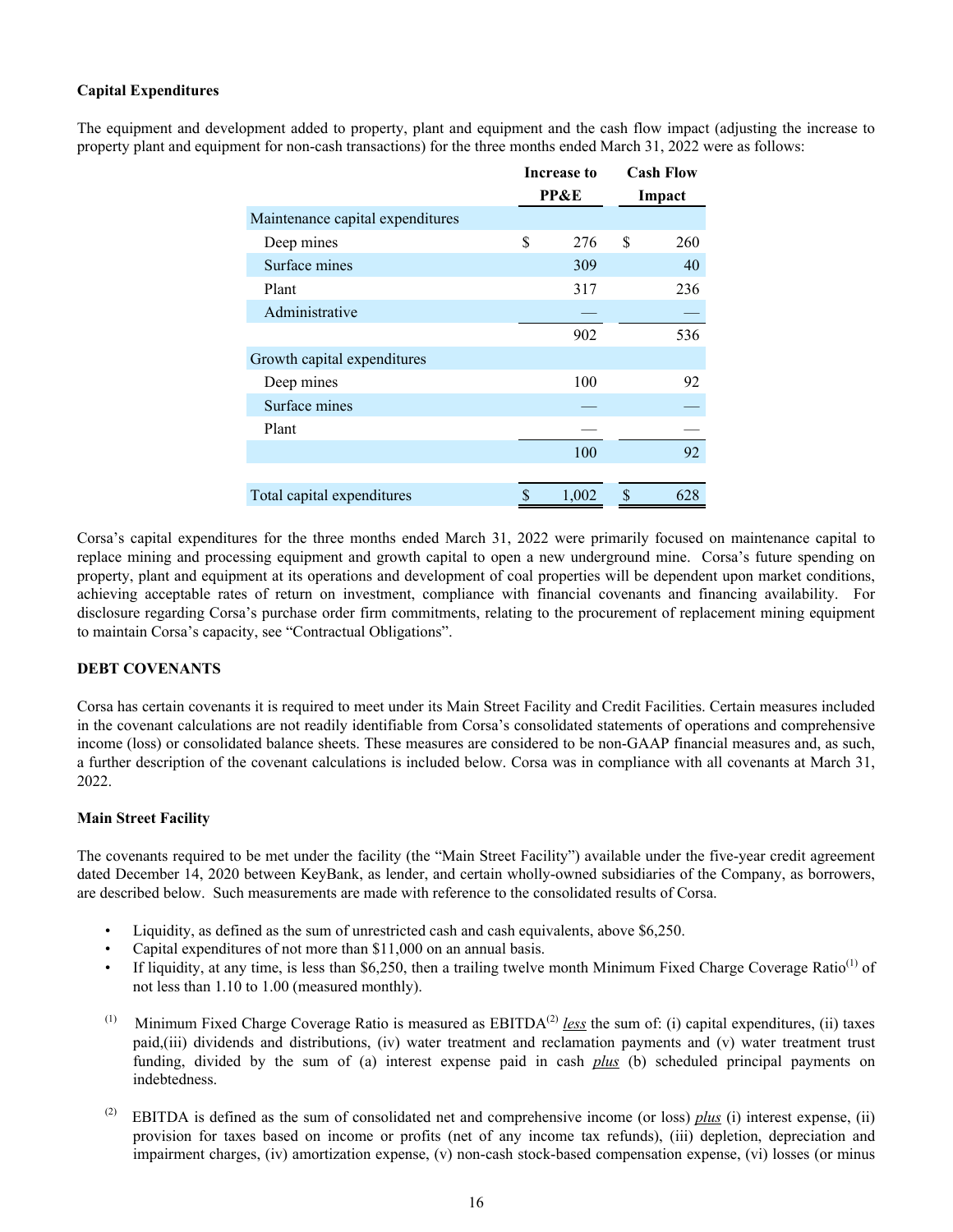gains) for such period from the early extinguishment of indebtedness, (vii) transaction expenses, (viii) non-recurring transaction expenses, (ix) non-cash costs (or minus non-cash income) related to a change in estimate of water treatment or reclamation provision, (x) expense (or minus income) related to the change in market value of restricted cash, (xi) accretion expense related to asset retirement obligations and (xii) any other non-cash charges (or minus income) which have been subtracted in calculating net and comprehensive income from continuing operations.

## **Revolving Credit Facility**

The covenants required to be met under the three-year credit and security agreement dated August 16, 2019, as amended on December 18, 2020 between KeyBank, as lender, and certain wholly-owned subsidiaries of the Company, as borrowers (the "Revolving Credit Facility"), are described below. Such measurements are made with reference to the consolidated results of Corsa.

- Liquidity, as defined as the sum of unrestricted cash and cash equivalents, above \$6,250.
- Capital Expenditures of not more than \$11,000 on an annual basis.
- If liquidity, at any time, is less than \$6,250, then a trailing twelve month Minimum Fixed Charge Coverage Ratio<sup>(1)</sup> of not less than 1.10 to 1.00 (measured monthly).
- (1) Minimum Fixed Charge Coverage Ratio is measured as defined under the Main Street Facility above.

# **Loan Payable - 36th Street Facility**

The covenants required to be met under the lease financing agreement dated August 16, 2019, as amended on December 21, 2020 between Key Equipment Finance, as lessor and assignor, Wilson Creek Holdings, Inc. ("WCH"), as lessee, and the Company along with all of the subsidiaries of WCH, as guarantors (the "36<sup>th</sup> Street Facility"), and together with the Revolving Credit Facility, (the "Credit Facilities") include the same covenants as described above related to the Main Street Facility and the Revolving Credit Facility. The additional covenants, described below, have been waived so long as the Main Street Facility shall remain in effect.

- Total debt<sup>(1)</sup> to EBITDA ratio of not more than 1.50 to 1.00 (waived so long as the Main Street Facility is still in effect).
- Total adjusted debt<sup>(2)</sup> to EBITDA ratio of not more than 1.20 to 1.00 (waived so long as the Main Street Facility is still in effect).
- $(1)$  Total debt is defined as (a) the outstanding principal amount of all obligations, (b) all purchase money indebtedness, (c) all lease obligations, (d) any indebtedness incurred to finance the acquisition or construction of any fixed assets, (e) the present value of future rental payments under all operating leases and (f) all direct obligations arising under letters of credit, bankers' acceptances, bank guarantees, surety bonds and similar instruments.
- (2) Total adjusted debt is defined as total debt less any outstanding on the Revolving Credit Facility.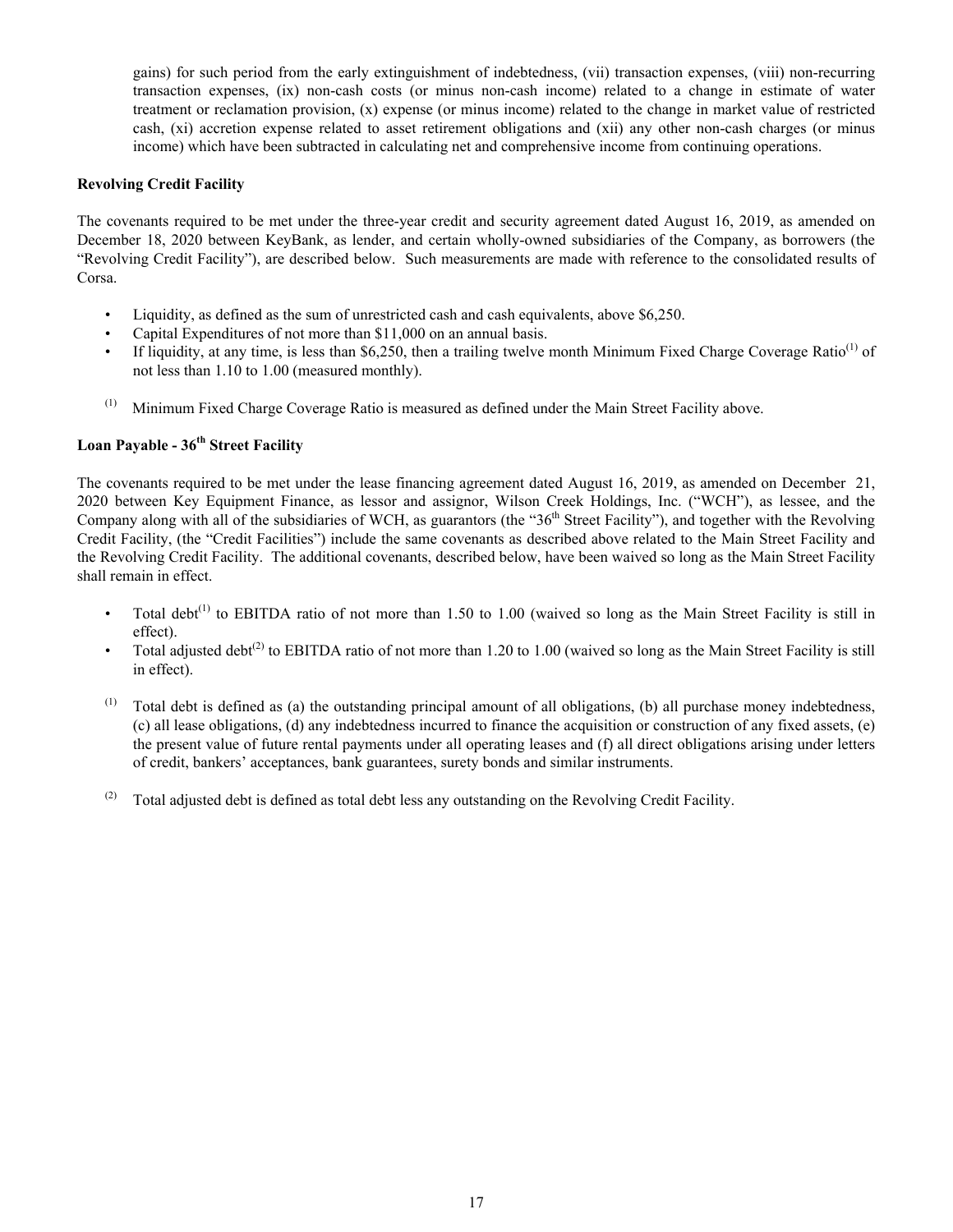# <span id="page-17-0"></span>**CONTRACTUAL OBLIGATIONS**

The purchase order firm commitments primarily relate to the procurement of replacement mining equipment to maintain Corsa's capacity. These expenditures are expected to be funded from cash on hand, cash flows from operations or borrowings on the Revolving Credit Facility.

|                                                   |              | Carrying |     |           |     |                  |               |                        |    |         |               |         |
|---------------------------------------------------|--------------|----------|-----|-----------|-----|------------------|---------------|------------------------|----|---------|---------------|---------|
|                                                   |              | Value at |     |           |     |                  |               | Payments due by period |    |         |               |         |
|                                                   |              | Mar. 31, |     |           |     | <b>Less Than</b> |               | 1 to                   |    | 4 to    |               | After 5 |
|                                                   |              | 2022     |     | Total     |     | 1 Year           |               | 3 Years                |    | 5 Years |               | Years   |
| Accounts payable and accrued liabilities          | $\mathbb{S}$ | 18,402   | \$. | 18,402    | \$. | 18,402           | <sup>\$</sup> |                        | \$ |         | <sup>\$</sup> |         |
| Lease liabilities                                 |              | 2,794    |     | 2,794     |     | 1,222            |               | 1,391                  |    | 181     |               |         |
| <b>Revolving Credit Facility</b>                  |              |          |     |           |     |                  |               |                        |    |         |               |         |
| Loan payable - 36th Street Facility               |              | 3,354    |     | 3,398     |     | 3,398            |               |                        |    |         |               |         |
| Loan payable - Main Street Facility               |              | 25,287   |     | 25,780    |     |                  |               | 7,734                  |    | 18,046  |               |         |
| Other liabilities                                 |              | 6,035    |     | 6,035     |     | 1,091            |               | 1,982                  |    | 1,982   |               | 980     |
| Asset retirement obligations - reclamation        |              | 40,261   |     | 40,261    |     | 2,966            |               | 4,555                  |    | 6,421   |               | 26,319  |
| Asset retirement obligations - water<br>treatment |              | 23,516   |     | 23,516    |     | 1,179            |               | 2,386                  |    | 2,405   |               | 17,546  |
| Purchase order firm commitments                   |              |          |     | 985       |     | 985              |               |                        |    |         |               |         |
| Minimum royalty commitments                       |              |          |     | 1,923     |     | 641              |               | 1,282                  |    |         |               |         |
| Reclamation bond restricted cash deposits         |              |          |     | 8,457     |     | 1,500            |               | 3,000                  |    | 3,000   |               | 957     |
| Total                                             |              | 119,649  |     | \$131,551 |     | 31,384           |               | 22,330                 |    | 32,035  |               | 45,802  |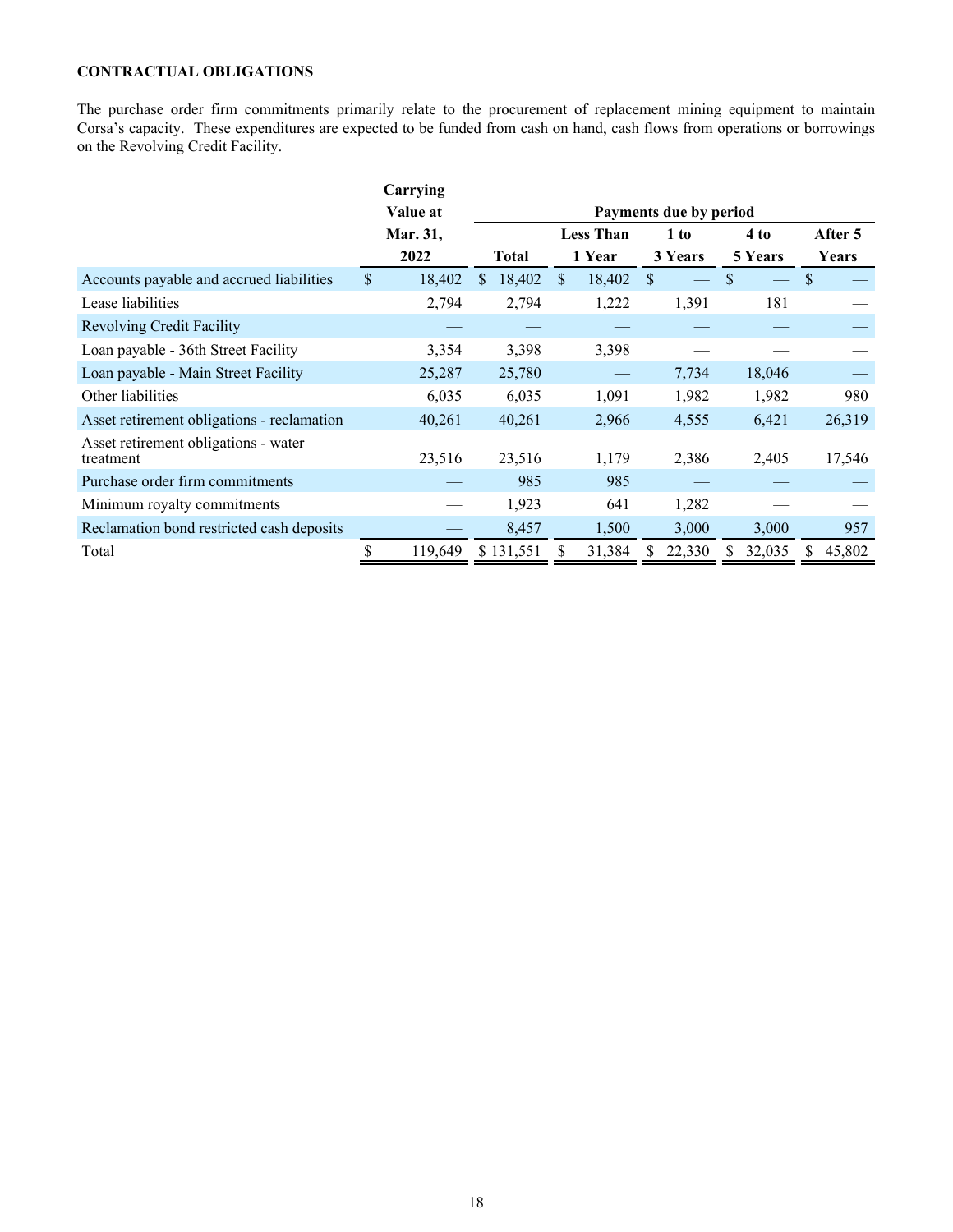## <span id="page-18-0"></span>**NON-GAAP FINANCIAL MEASURES**

The Company has included certain non-GAAP financial measures throughout this MD&A. These performance measures are employed by the Company to measure its performance internally and to assist in business decision-making as well as providing key performance information to senior management. The Company believes that, in addition to the conventional measures prepared in accordance with IFRS, certain investors and other stakeholders also use these non-GAAP financial measures to evaluate the Company's performance; however, these non-GAAP financial measures do not have any standardized meaning and therefore may not be comparable to similar measures presented by other issuers. Accordingly, these non-GAAP financial measures are intended to provide additional information and should not be considered in isolation or as a substitute for measures of performance prepared in accordance with IFRS.

Historically, the Company's business model included a Sales and Trading platform where the Company purchased and then sold coal on a clean or finished goods basis from suppliers outside of the Company's main operating area. This Sales and Trading platform is no longer a part of the Company's business model as of January 1, 2021 and therefore the Company has simplified the reporting of coal purchased and sold and revised the non-GAAP financial measure's description (i.e., cash cost purchased coal per ton sold). This measure is presented separately due to the purchases being derived from market prices and the Company believes that providing a breakdown of the cost of coal that the Company produces provides a meaningful metric to investors as this non-GAAP financial measure is utilized in evaluating the operational effectiveness of the Company's mines.

Management uses the following non-GAAP financial measures:

- **EBITDA** earnings before deductions for interest, taxes, depreciation and amortization;
- **• Adjusted EBITDA** EBITDA adjusted for change in estimate of reclamation and water treatment provision for nonoperating properties, impairment and write-off of mineral properties and advance royalties, gain (loss) on sale of assets and other costs, stock-based compensation, non-cash finance expenses and other non-cash adjustments. Adjusted EBITDA is used as a supplemental financial measure by management and by external users of our financial statements to assess our performance as compared to the performance of other companies in the coal industry, without regard to financing methods, historical cost basis or capital structure; the ability of our assets to generate sufficient cash flow; and our ability to incur and service debt and fund capital expenditures;
- **Realized price per ton sold** revenue from coal sales less transportation costs from the mine site to the loading terminal divided by tons of coal sold. Management evaluates our operations based on the volume of coal we can safely produce or purchase and sell in compliance with regulatory standards, and the prices we receive for our coal. Our sales volume and sales prices are largely dependent upon the terms of our contracts, for which prices generally are set based on an index. We evaluate the price we receive for our coal on an average realized price on an FOB mine site per short ton basis;
- **• Cash production cost per ton sold** cash production costs of sales excluding purchased coal costs, all included within cost of sales, divided by tons of produced coal sold. Cash production cost is based on cost of sales and includes items such as manpower, royalties, fuel, and other similar production related items, pursuant to IFRS, but relate directly to the costs incurred to produce coal and sell it on an FOB mine site basis. Cash production cost per ton sold is used as a supplemental financial measure by management and by external users to assess our operating performance as compared to the operating performance of other companies in the coal industry. Purchased coal is excluded as the purchased coal costs are based on market prices of coal purchased and not the cost to produce the coal;
- **• Cash cost purchased coal per ton sold** purchased coal costs divided by tons of purchased coal sold. Management uses this measure to assess coal purchases against the market price at which this coal will be sold;
- **• Cash cost per ton sold** cash production costs of sales, included within cost of sales, divided by total tons sold. Management uses cash cost per ton sold to assess our overall financial performance on a per ton basis to include the Company's production and purchased coal cost in total; and
- **• Cash margin per ton sold** calculated difference between realized price per ton sold and cash cost per ton sold. Cash margin per ton sold is used by management and external users to assess the operating performance as compared to the operating performance of other coal companies in the coal industry.

Since non-GAAP financial measures do not have a standardized meaning and may not be comparable to similar measures presented by other companies, the non-GAAP financial measures are clearly defined, quantified and reconciled with their nearest IFRS measure as follows: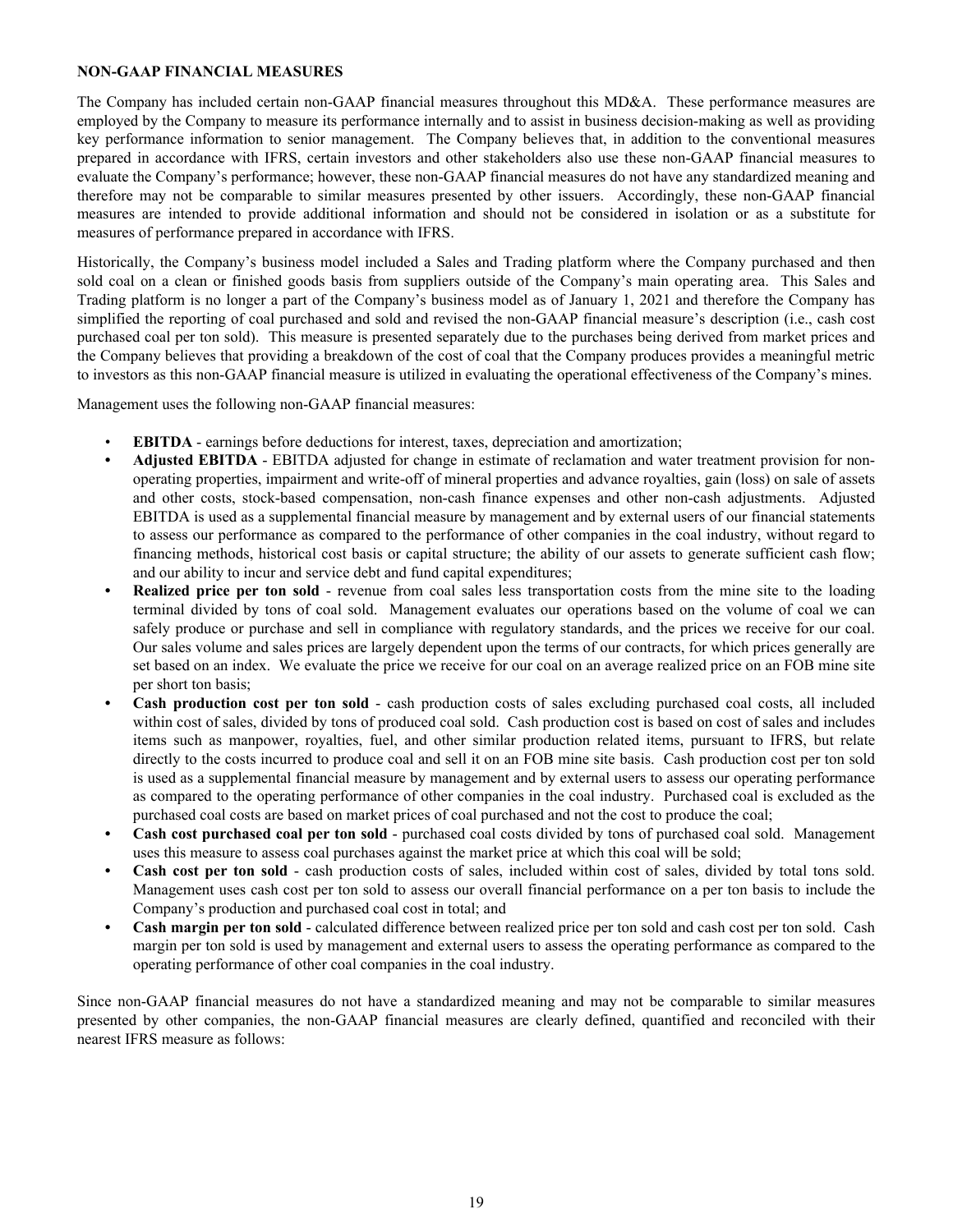#### **EBITDA and Adjusted EBITDA for the three months ended March 31, 2022 and 2021**

| For the three months ended                                     |               |             |              |                       |       |                       | For the three months ended |              |  |                   |  |          |  |  |  |
|----------------------------------------------------------------|---------------|-------------|--------------|-----------------------|-------|-----------------------|----------------------------|--------------|--|-------------------|--|----------|--|--|--|
|                                                                |               |             |              | <b>March 31, 2022</b> |       | <b>March 31, 2021</b> |                            |              |  |                   |  |          |  |  |  |
| (in thousands)                                                 |               | <b>NAPP</b> | Corp.        |                       | Total |                       |                            | <b>NAPP</b>  |  | Corp.             |  | Total    |  |  |  |
| Net and comprehensive income (loss) from continuing operations | $\mathcal{P}$ | (1,758)     | <sup>S</sup> | $(2,219)$ \$          |       | (3,977)               | S.                         | $(3,018)$ \$ |  | $(1,415)$ \$      |  | (4, 433) |  |  |  |
| Add (Deduct):                                                  |               |             |              |                       |       |                       |                            |              |  |                   |  |          |  |  |  |
| Amortization expense                                           |               | 3,079       |              | $\hspace{0.05cm}$     |       | 3,079                 |                            | 3,849        |  | $\hspace{0.05cm}$ |  | 3,849    |  |  |  |
| Interest expense                                               |               | 257         |              | 316                   |       | 573                   |                            | 259          |  | 410               |  | 669      |  |  |  |
| Income tax expense                                             |               |             |              |                       |       |                       |                            |              |  |                   |  |          |  |  |  |
| <b>EBITDA</b>                                                  |               | 1,578       |              | (1,903)               |       | (325)                 |                            | 1,090        |  | (1,005)           |  | 85       |  |  |  |
|                                                                |               |             |              |                       |       |                       |                            |              |  |                   |  |          |  |  |  |
| Add (Deduct):                                                  |               |             |              |                       |       |                       |                            |              |  |                   |  |          |  |  |  |
| Restructuring charges (a)                                      |               |             |              | 886                   |       | 886                   |                            |              |  |                   |  |          |  |  |  |
| Stock-based compensation (b)                                   |               |             |              | 6                     |       | 6                     |                            |              |  | 37                |  | 37       |  |  |  |
| Net finance (income) expense, excluding interest expense (c)   |               | 2,032       |              | 82                    |       | 2,114                 |                            | 185          |  | 77                |  | 262      |  |  |  |
| Loss (gain) on disposal of assets $(d)$                        |               | 56          |              |                       |       | 56                    |                            | (76)         |  |                   |  | (76)     |  |  |  |
| Other (income) costs (e)                                       |               | 52          |              | 240                   |       | 292                   |                            | (347)        |  | 160               |  | (187)    |  |  |  |
| <b>Adjusted EBITDA</b>                                         |               | 3,718       |              | (689)                 |       | 3,029                 |                            | 852          |  | (731)             |  | 121      |  |  |  |

(a) Reflects the separation costs associated with the Company's previous President and Chief Executive Officer and Chief Operating Officer.

(b) Reflects the non-cash expense related to the vesting of stock options.

(c) Components of finance expense and income excluding interest expense.

(d) Reflects the amounts included in other income and expense related to the disposal of assets not utilized in the Company's mining operations.

(e) Reflects various adjustments, none of which were individually material, related to adjusting the Company's workers' compensation liability, costs incurred for the Company's internal investigation of the sales agent matter and legal settlements.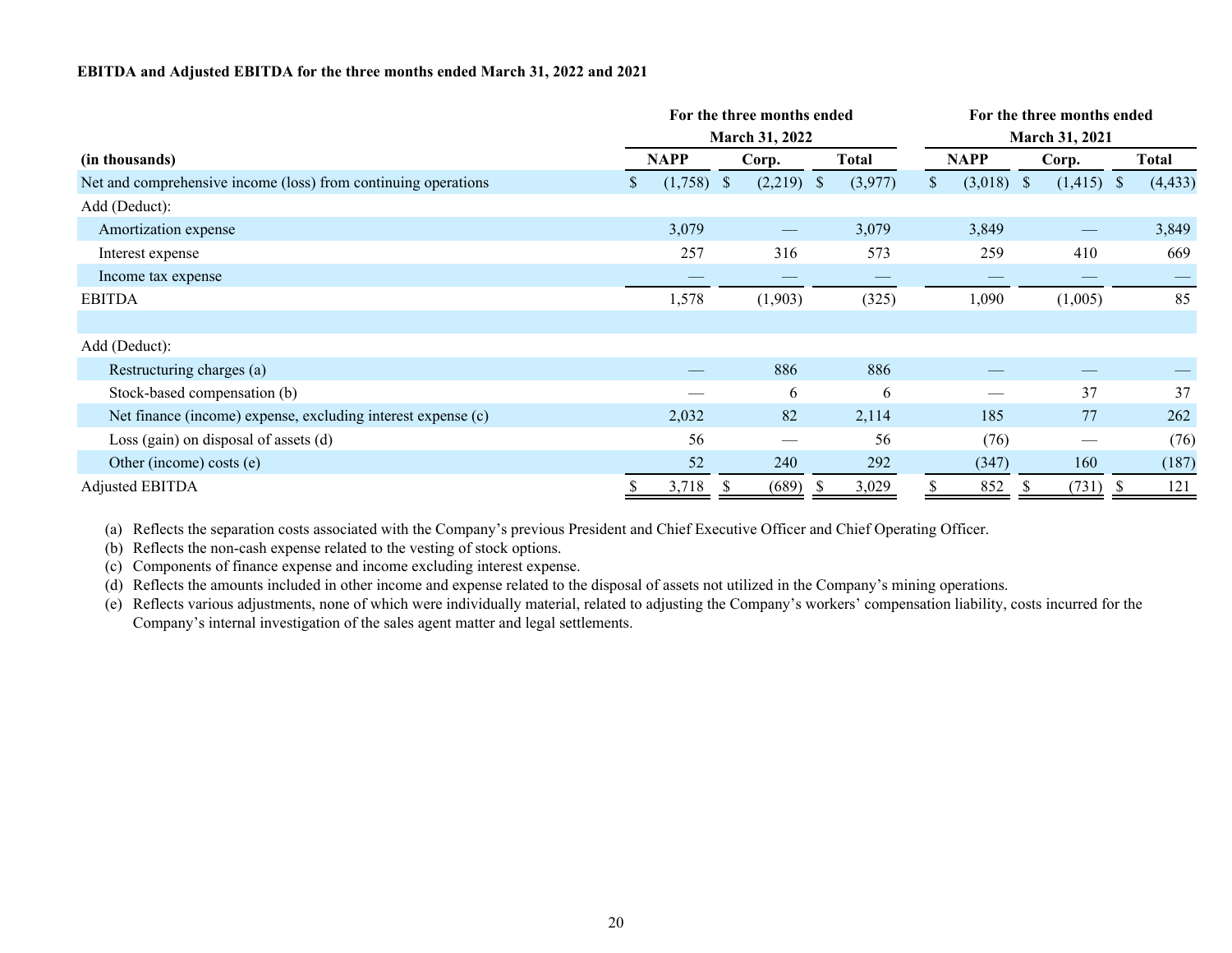# **Realized price per ton sold for the three months ended March 31, 2022 and 2021**

|                | For the three months ended |                |                   |              |         |                       | For the three months ended |              |                                               |              |              |  |  |  |
|----------------|----------------------------|----------------|-------------------|--------------|---------|-----------------------|----------------------------|--------------|-----------------------------------------------|--------------|--------------|--|--|--|
| March 31, 2022 |                            |                |                   |              |         | <b>March 31, 2021</b> |                            |              |                                               |              |              |  |  |  |
| <b>NAPP</b>    |                            | <b>NAPP</b>    |                   |              |         |                       |                            | <b>NAPP</b>  |                                               |              |              |  |  |  |
|                | Met                        | <b>Thermal</b> |                   | <b>Total</b> |         |                       | Met                        |              | <b>Thermal</b>                                |              | <b>Total</b> |  |  |  |
|                | 38,640                     | <sup>S</sup>   | 133               | <sup>S</sup> | 38,773  | S.                    | 23,828                     | <sup>S</sup> | 791                                           | <b>S</b>     | 24,619       |  |  |  |
|                |                            |                |                   |              |         |                       |                            |              |                                               |              |              |  |  |  |
|                | (719)                      |                | $\hspace{0.05cm}$ |              | (719)   |                       | (30)                       |              | $\hspace{0.05cm}$                             |              | (30)         |  |  |  |
|                | (1,942)                    |                | $\hspace{0.05cm}$ |              | (1,942) |                       | (1,307)                    |              | (3)                                           |              | (1,310)      |  |  |  |
|                | (112)                      |                |                   |              | (112)   |                       | (144)                      |              | $\qquad \qquad \overbrace{\qquad \qquad }^{}$ |              | (144)        |  |  |  |
| S              | 35,867                     | <sup>S</sup>   | 133               | <sup>S</sup> | 36,000  | S.                    | 22,347                     | <sup>S</sup> | 788                                           | <sup>S</sup> | 23,135       |  |  |  |
|                |                            |                |                   |              |         |                       |                            |              |                                               |              |              |  |  |  |
|                | 230                        |                |                   |              | 231     |                       | 258                        |              | 20                                            |              | 278          |  |  |  |
|                |                            |                |                   |              |         |                       |                            |              |                                               |              |              |  |  |  |
|                | 155.94                     |                | 133.00            |              | 155.84  |                       | 86.62                      |              | 39.40                                         |              | 83.22        |  |  |  |
|                |                            |                |                   |              |         |                       |                            | <b>NAPP</b>  |                                               |              |              |  |  |  |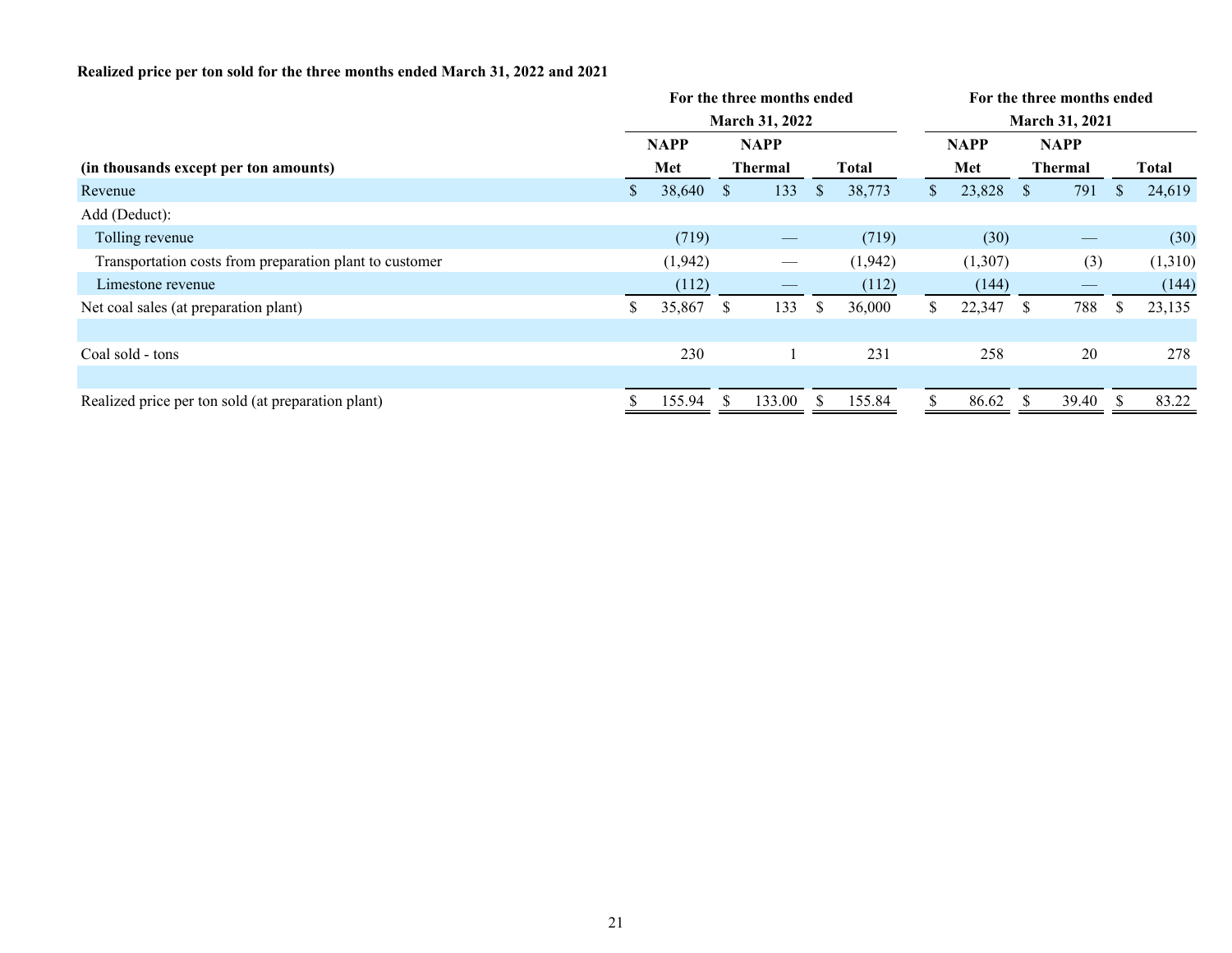#### **Cash cost per ton sold, cash production cost per ton sold, and cash cost per purchased coal per ton sold for the three months ended March 31, 2022 and 2021**

|                                                              | For the three months ended |                               |                   |                           |         |               | For the three months ended |                |                   |               |              |  |  |  |
|--------------------------------------------------------------|----------------------------|-------------------------------|-------------------|---------------------------|---------|---------------|----------------------------|----------------|-------------------|---------------|--------------|--|--|--|
|                                                              | March 31, 2022             |                               |                   |                           |         |               |                            | March 31, 2021 |                   |               |              |  |  |  |
|                                                              | <b>NAPP</b>                | <b>NAPP</b><br><b>Thermal</b> |                   | Total                     |         |               | <b>NAPP</b>                | <b>NAPP</b>    |                   |               |              |  |  |  |
| (in thousands except per ton amounts)                        | Met                        |                               |                   |                           |         |               | Met                        |                | <b>Thermal</b>    |               | <b>Total</b> |  |  |  |
| Cost of Sales:                                               |                            |                               |                   |                           |         |               |                            |                |                   |               |              |  |  |  |
| Mining and processing costs                                  | \$<br>25,053               | $\mathbb{S}$                  | 133               | \$                        | 25,186  | \$            | 18,706                     | \$             | 145               | $\mathbb{S}$  | 18,851       |  |  |  |
| Purchased coal costs                                         | 4,158                      |                               | $\hspace{0.05cm}$ |                           | 4,158   |               | 457                        |                | 601               |               | 1,058        |  |  |  |
| Royalty expense                                              | 1,523                      |                               |                   |                           | 1,523   |               | 1,239                      |                | $\hspace{0.05cm}$ |               | 1,239        |  |  |  |
| Total cash costs of tons sold                                | \$<br>30,734               | $\mathbb{S}$                  | 133               | $\mathcal{S}$             | 30,867  | $\mathbb{S}$  | 20,402                     | $\mathcal{S}$  | 746               | <sup>\$</sup> | 21,148       |  |  |  |
| Total tons sold                                              | 230                        |                               |                   |                           | 231     |               | 258                        |                | 20                |               | 278          |  |  |  |
| Cash cost per ton sold (at preparation plant)                | 133.63                     | <sup>S</sup>                  | 133.00            |                           | 133.62  |               | 79.08                      | <sup>S</sup>   | 37.30             |               | 76.07        |  |  |  |
|                                                              |                            |                               |                   |                           |         |               |                            |                |                   |               |              |  |  |  |
| Total cash costs of tons sold                                | \$<br>30,734               | -S                            | 133               | $\mathbf{s}$              | 30,867  | <sup>S</sup>  | 20,402                     | <sup>S</sup>   | 746               | $\mathbb{S}$  | 21,148       |  |  |  |
| Less: purchased coal                                         | (4,158)                    |                               |                   |                           | (4,158) |               | (457)                      |                |                   |               | (457)        |  |  |  |
| Cash cost of produced coal sold                              | 26,576                     | $\mathbb{S}$                  | 133               | $\mathbb{S}$              | 26,709  | $\mathcal{S}$ | 19,945                     | $\mathcal{S}$  | 746               | <sup>\$</sup> | 20,691       |  |  |  |
| Tons sold - produced                                         | 201                        |                               |                   |                           | 202     |               | 252                        |                | 20                | -S            | 272          |  |  |  |
| Cash production cost per ton sold (at preparation plant)     | 132.22                     | \$                            | 133.00            | <sup>S</sup>              | 132.22  |               | 79.15                      |                | 37.30             |               | 76.07        |  |  |  |
|                                                              |                            |                               |                   |                           |         |               |                            |                |                   |               |              |  |  |  |
| Purchased coal                                               | \$<br>4,158                | $\mathcal{S}$                 |                   | $\mathbf{s}$              | 4,158   | $\mathbb{S}$  | 457                        | <sup>S</sup>   |                   | $\mathbb{S}$  | 457          |  |  |  |
| Tons sold - purchased coal                                   | 29                         |                               |                   |                           | 29      |               | 6                          |                |                   |               | 6            |  |  |  |
| Cash cost purchased coal per ton sold (at preparation plant) | 143.38                     | $\sqrt{\ }$                   | $\hspace{0.05cm}$ | $\boldsymbol{\mathsf{S}}$ | 143.38  | \$            | 76.17                      | $\sqrt{\ }$    | $\hspace{0.05cm}$ | \$            | 76.17        |  |  |  |

## **Cash margin per ton sold for the three months ended March 31, 2022 and 2021**

|                                                    |  | For the three months ended |  |                                |  |        |                       | For the three months ended |             |       |             |       |  |  |  |
|----------------------------------------------------|--|----------------------------|--|--------------------------------|--|--------|-----------------------|----------------------------|-------------|-------|-------------|-------|--|--|--|
|                                                    |  | <b>March 31, 2022</b>      |  |                                |  |        | <b>March 31, 2021</b> |                            |             |       |             |       |  |  |  |
|                                                    |  | <b>NAPP</b><br>Met         |  | <b>NAPP</b>                    |  |        |                       | <b>NAPP</b>                | <b>NAPP</b> |       |             | Total |  |  |  |
|                                                    |  |                            |  | Thermal                        |  | Total  |                       | Met                        | Thermal     |       | <b>NAPP</b> |       |  |  |  |
| Realized price per ton sold (at preparation plant) |  | 155.94                     |  | 133.00                         |  | 155.84 |                       | 86.62                      |             | 39.40 |             | 83.22 |  |  |  |
| Cash cost per ton sold (at preparation plant)      |  | 133.63                     |  | 33.00                          |  | 133.62 |                       | 79.08                      |             | 37.30 |             | 76.07 |  |  |  |
| Cash margin per ton sold                           |  | 22.31                      |  | $\overbrace{\hspace{25mm}}^{}$ |  | 22.22  |                       | 7.54                       |             | 2.10  |             | 7.15  |  |  |  |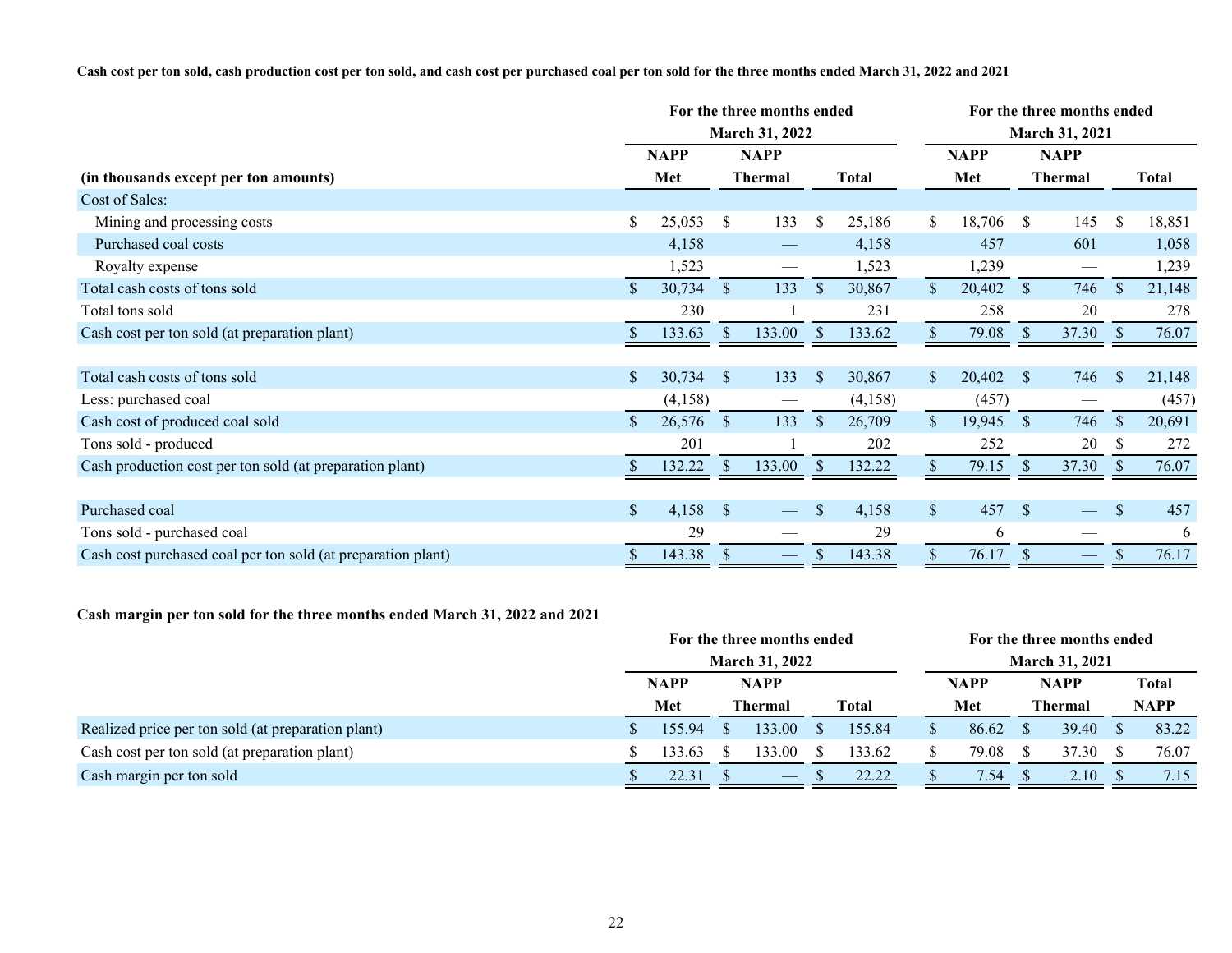#### <span id="page-22-0"></span>**OUTSTANDING SHARE DATA**

The following table sets forth the particulars of Corsa's fully diluted share capital as of the date of this MD&A.

|                                                        | Number of            |
|--------------------------------------------------------|----------------------|
|                                                        | <b>Common Shares</b> |
| Common Shares issued and outstanding                   | 103,275,076          |
| Common Shares is suable upon exercise of stock options | 3,450,500            |
| Total                                                  | 106,725,576          |

#### **SUMMARY OF QUARTERLY RESULTS**

The following table sets out certain information derived from Corsa's audited consolidated financial statements or unaudited condensed interim consolidated financial statements for each of the eight most recently completed quarters. Numbers presented in the table were prepared in accordance with IFRS and interpretations approved by the IASB.

|                                         | <b>Ouarter Ended</b> |           |    |              |               |               |    |                 |
|-----------------------------------------|----------------------|-----------|----|--------------|---------------|---------------|----|-----------------|
|                                         |                      | March 31, |    | December 31, |               | September 30, |    | <b>June 30,</b> |
| (in thousands except per share amounts) |                      | 2022      |    | 2021         |               | 2021          |    | 2021            |
| Revenue from continuing operations      | S                    | 38,773    | S  | 40,050       | <sup>\$</sup> | 36,380        | S  | 30,426          |
|                                         |                      |           |    |              |               |               |    |                 |
| Net and comprehensive income (loss)     | S                    | (3,977)   | \$ | 2,756        | S             | 933           | \$ | 2,153           |
|                                         |                      |           |    |              |               |               |    |                 |
| Earnings (loss) per share:              |                      |           |    |              |               |               |    |                 |
| Basic                                   |                      | (0.04)    |    | 0.03         |               | 0.01          |    | 0.02            |
| Diluted                                 |                      | (0.04)    |    | 0.03         |               | 0.01          |    | 0.02            |
|                                         |                      |           |    |              |               |               |    |                 |

| <b>Ouarter Ended</b> |          |              |          |    |         |                 |           |
|----------------------|----------|--------------|----------|----|---------|-----------------|-----------|
| March 31,            |          | December 31, |          |    |         | <b>June 30,</b> |           |
|                      | 2021     |              | 2020     |    | 2020    |                 | 2020      |
| \$                   | 24,619   | \$           | 16,835   | \$ | 23,586  | S               | 41,224    |
|                      |          |              |          |    |         |                 |           |
| \$                   | (4, 433) | S            | (13,042) | S  | (3,579) | S               | (41, 313) |
|                      |          |              |          |    |         |                 |           |
|                      |          |              |          |    |         |                 |           |
|                      | (0.05)   |              | (0.13)   |    | (0.04)  |                 | (0.36)    |
|                      | (0.05)   |              | (0.13)   |    | (0.04)  |                 | (0.36)    |
|                      |          |              |          |    |         | September 30,   |           |

The most recent four quarters reflect the improvements in the metallurgical coal market which led to improved sales prices and accordingly increased revenues. The first quarter of 2022 reflects the impact of a higher cost environment where the Company did not produce coal as efficiently as in the past which was due in part to a lack of skilled workforce and challenging geology at the underground mines. The calendar year 2020 reflected the weakening of the metallurgical coal market and price environment which was significantly impacted by the COVID-19 pandemic. In the three months ended June 30, 2020, the Company recognized an asset impairment due to the identification of a triggering event as a result of this market weakness. As a result, the Company took steps to reduce general and administrative expenses and implemented additional operational changes to reduce coal production.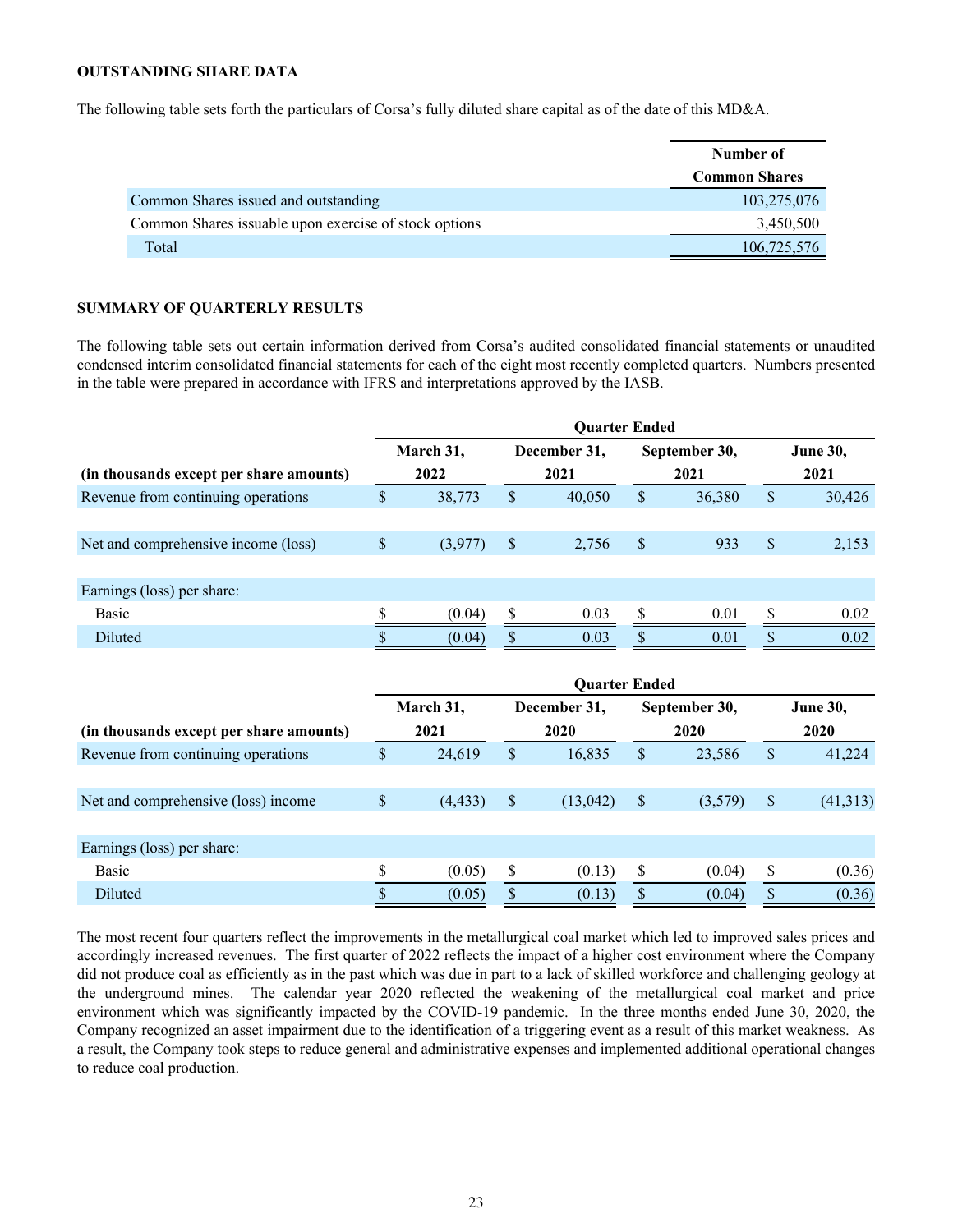## <span id="page-23-0"></span>**RELATED PARTY TRANSACTIONS**

Related party transactions include any transactions with employees, other than amounts earned as a result of their employment; transactions with companies that employees or directors either control or have significant influence over; transactions with companies who are under common control with the Company's controlling shareholder until December 15, 2021, Quintana Energy Partners L.P. ("QEP"); transactions with companies who are under common control of the Company's minority shareholder, Sev.en Met Coal Corp. ("Sev.en") and transactions with close family members of key management personnel. Sev.en ceased being a related party in January 2022.

Transactions with related parties included in the condensed interim consolidated statement of operations and comprehensive income (loss) and consolidated balance sheets of the Company are summarized below:

|                        | For the three months ended |  |      |  |
|------------------------|----------------------------|--|------|--|
|                        | March 31,                  |  |      |  |
|                        | 2022                       |  | 2021 |  |
| Supplies purchased (a) | $-$ \$                     |  |      |  |

(a) During the three months ended March 31, 2021, the Company purchased supplies used in the coal separation process from Quality Magnetite, which is significantly influenced by key management personnel of QEP. These amounts were included in cost of sales in the condensed interim consolidated statements of operations and comprehensive income (loss). Quality Magnetite is no longer considered a related party in the three months ended March 31, 2022.

Included in accounts payable and accrued liabilities due to related parties at December 31, 2021 was \$22.

## **CRITICAL ACCOUNTING ESTIMATES**

The preparation of the consolidated financial statements in conformity with IFRS requires management to make estimates and assumptions that affect the reported amounts of assets and liabilities and disclosure of contingent assets and liabilities at the dates of the consolidated financial statements and the reported amounts of revenues and expenses during the reported periods. Actual outcomes may differ from those estimates should different assumptions or conditions arise. Significant areas of estimation uncertainty that could cause a material adjustment to the carrying amounts of assets and liabilities within one year are presented below.

#### Property, plant and equipment

The useful life of property, plant and equipment is based on management's best estimate of the useful life at the time of acquisition. The useful lives are reviewed at least annually or when other changes or circumstances warrant this review. The useful lives impact the amortization expense recorded in the consolidated statements of operations and comprehensive income (loss) and the carrying value of the items of property, plant and equipment. Accordingly, a significant departure from management's expectation, including the impact of any changes in economic, technological or regulatory circumstances beyond management's control, may impact the carrying value of items of property, plant and equipment.

#### Reserve and resource estimates

Coal reserve and resource estimates indicate the amount of coal that can be feasibly extracted from the Company's mineral properties. These estimates involve the inclusion of various complex inputs requiring interpretation by qualified geological personnel such as the size, shape and depth of the mineral deposit and other geological assumptions. Other estimates include commodity prices, production costs and capital expenditure requirements. Significant departures from the estimates utilized in management's calculations may impact the carrying value of the mineral properties, reclamation provisions and amortization expense.

#### Reclamation provision estimates

Reclamation provisions are recognized by Corsa for the estimated costs to reclaim the site at the end of mine life. The carrying amount of the reclamation provision in the consolidated financial statements is subject to various estimates including mine life, undiscounted cash flows to reclaim mineral properties, inflation and discount rates. The provision at the balance sheet date represents management's best estimate but significant departures from management's expectation, including the impact of any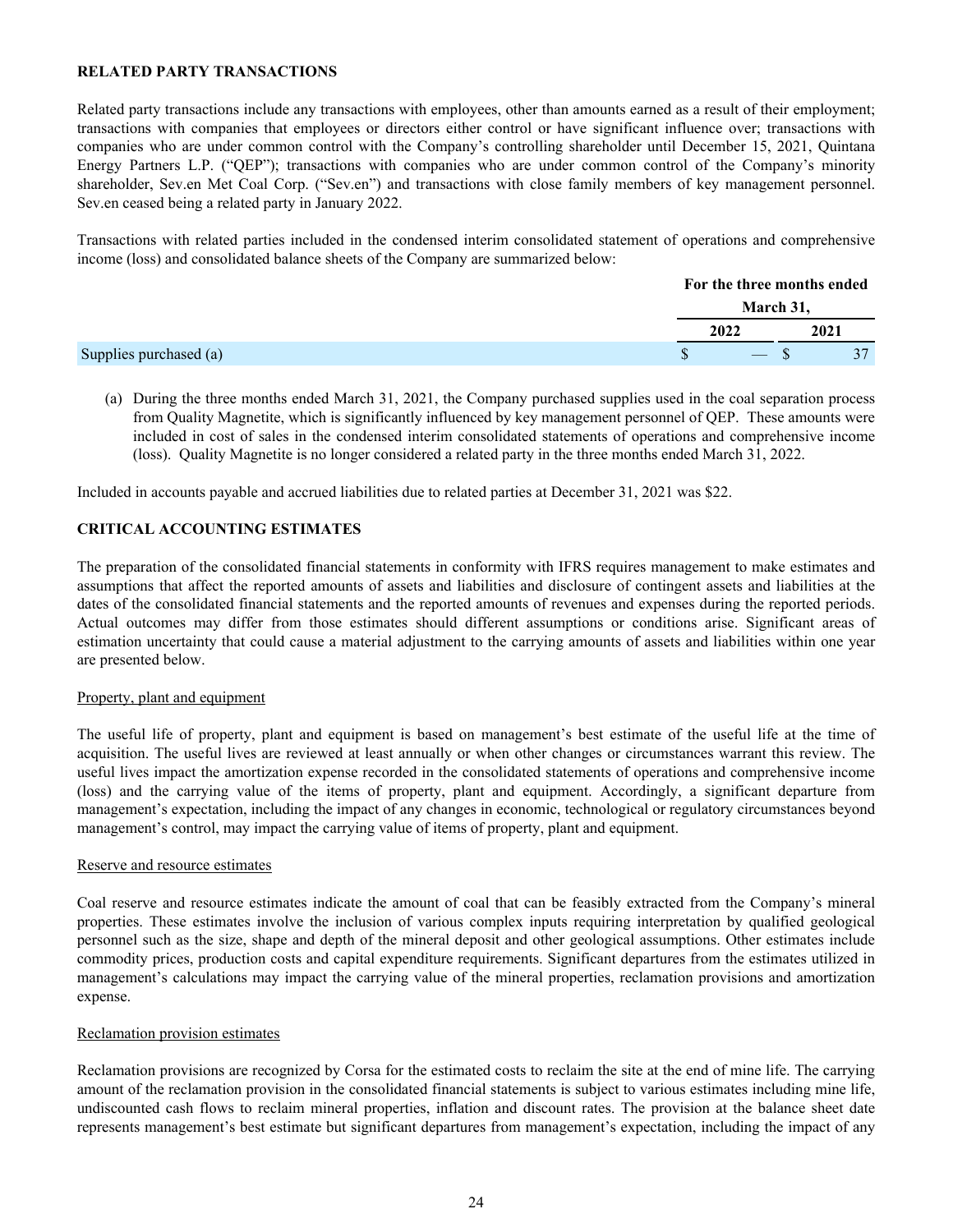changes in economic, technological or regulatory circumstances, may impact the carrying value of the reclamation provision and associated reclamation cost asset included in property, plant and equipment.

#### Water treatment provision estimates

The Company has signed certain agreements with U.S. environmental and regulatory agencies which require the perpetual monitoring and treatment of water in areas where the Company is operating or has operated in the past. The Company has the obligation to fund such water treatment activities and has recorded a provision for the total expected costs of such water treatment. The water treatment provision is estimated based on a determination of the estimated costs of treatment using assumptions effective as of the end of the reporting period discounted using a pre-tax risk-free discount rate consistent with the expected timing of the cash flows. The provision at the balance sheet date represents management's best estimate as of such date but may result in significant departures from management's expectation, including the impact of any changes in economic, technological or regulatory circumstances may impact the carrying value of the water treatment provision.

#### Impairment of long-term assets

The Company reviews and tests the carrying amounts of long-lived assets when an indicator of impairment is considered to exist. The Company considers both external and internal sources of information in assessing whether there are any indications that long-lived assets are impaired. External sources of information that the Company considers include changes in the market, economic and legal environment in which the Company operates that are not within its control and affect the recoverable amounts of long-lived assets. Internal sources of information that the Company considers include the manner in which longlived assets are being used or are expected to be used and indications of economic performance of the assets.

For the purposes of determining whether an impairment of a long-lived asset has occurred, and the amount of any impairment or its reversal, management uses key assumptions in estimating the recoverable value of a cash generating unit ("CGU") which is calculated as the higher of the CGU's value in-use and fair value less costs of disposal.

Changes in these estimates which decrease the estimated recoverable amount of the CGU could affect the carrying amounts of the long-lived assets and result in an impairment charge.

## Evaluation of exploration and evaluation costs

Management makes estimates as to when a known mineral deposit would provide future benefit sufficient enough to begin capitalization of exploration and evaluation costs. Actual results as to when a project provides future benefit may vary from management's estimate.

## Deferred income tax assets

The carrying amount of deferred income tax assets is reviewed at each balance sheet date and reduced to the extent that it is no longer probable that sufficient taxable profit will be available to allow all or part of the deferred income tax asset to be utilized. Unrecognized deferred income tax assets are reassessed at each balance sheet date and are recognized to the extent that it has become probable that future taxable profit will be available to allow the deferred tax asset to be recovered. There is no certainty that income tax rates will be consistent with current estimates. Changes in tax rates increase the volatility of the Company's earnings.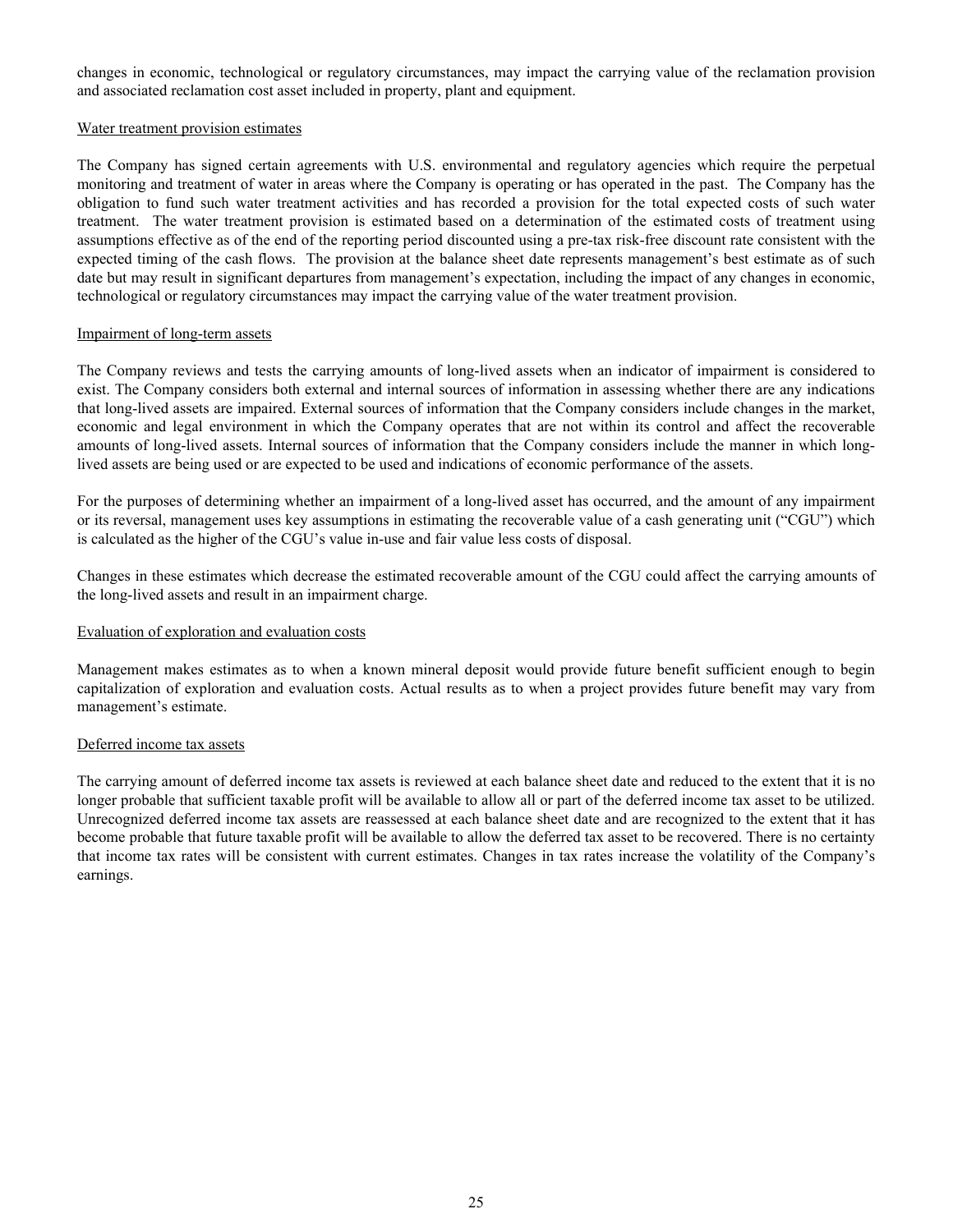## <span id="page-25-0"></span>**CHANGES IN ACCOUNTING POLICIES**

#### *Future accounting pronouncements or recently adopted accounting pronouncements*

Certain amendments to existing standards issued by the IASB will impact the Company's financial statements and are mandatory for accounting periods after January 1, 2022. Updates that are not applicable or are not consequential to the Company have been excluded.

In May 2020, the IASB amended International Accounting Standard 16 – Property, Plant and Equipment ("IAS 16"), to prohibit a company from deducting, from the cost of property, plant and equipment, amounts received from selling items produced while the company is preparing the asset for its intended use. Instead, a company will recognize such sales proceeds and related cost in profit or loss. The amendment to this standard is effective for annual reporting periods beginning on or after January 1, 2022 and the Company adopted this amendment in its consolidated financial statements for the annual period beginning January 1, 2022. The impact of adopting the amendment to IAS 16 was not material.

## **FINANCIAL INSTRUMENTS AND OTHER INSTRUMENTS**

The Company's financial instruments consist of cash, restricted cash and investments, accounts receivable, accounts payable and accrued liabilities, lease liabilities, Revolving Credit Facility, loans payable in connection with the Main Street Facility, the 36<sup>th</sup> Street Facility and the Paycheck Protection Program, and other liabilities.

## *Financial risk management*

The Company is exposed, in varying degrees, to a variety of financial instrument related risks as described below.

## *Credit Risk*

Credit risk is the risk that one party to a financial instrument will fail to discharge an obligation and cause the other party to incur a financial loss. The Company is exposed to credit risk from its operating activities (primarily trade receivables) and from its financing activities, including deposits with banks and financial institutions. These deposit accounts are held with high credit quality institutions in Canada and the United States. Restricted cash consists of cash, money market accounts and certificates of deposit. Restricted investments consist of interest-bearing securities invested with highly rated financial institutions.

Customer credit risk is managed by the Company's established policy, procedures and control relating to customer credit risk management. The Company trades only with recognized creditworthy third parties who are subject to credit verification procedures, and often times are backed by letters of credit or trade credit insurance. In addition, outstanding receivable balances are regularly monitored on an ongoing basis. The Company has not recorded any allowance for credit losses for the three months ended March 31, 2022 and 2021.

At March 31, 2022 and December 31, 2021, the Company had three and four customers, respectively, that owed the Company more than \$1,000 each and accounted for approximately 70% and 66%, respectively, of total accounts receivable. At March 31, 2022 and December 31, 2021, 46% and 58%, respectively, of the Company's accounts receivables were covered by letters of credit or other forms of credit insurance.

## *Market Risk*

Market risk is the risk that the fair value or future cash flows of a financial instrument will fluctuate because of changes in market prices. Market risk comprises three types of risk: interest rate risk, currency risk, and other price risk, such as equity price risk and commodity risk. Financial instruments affected by market risk include the Main Street Facility, the Revolving Credit Facility and restricted cash and investments.

## *Commodity Risk*

The value of the Company's mineral properties is related to the price of metallurgical coal and the outlook for this commodity, which is beyond the control of the Company.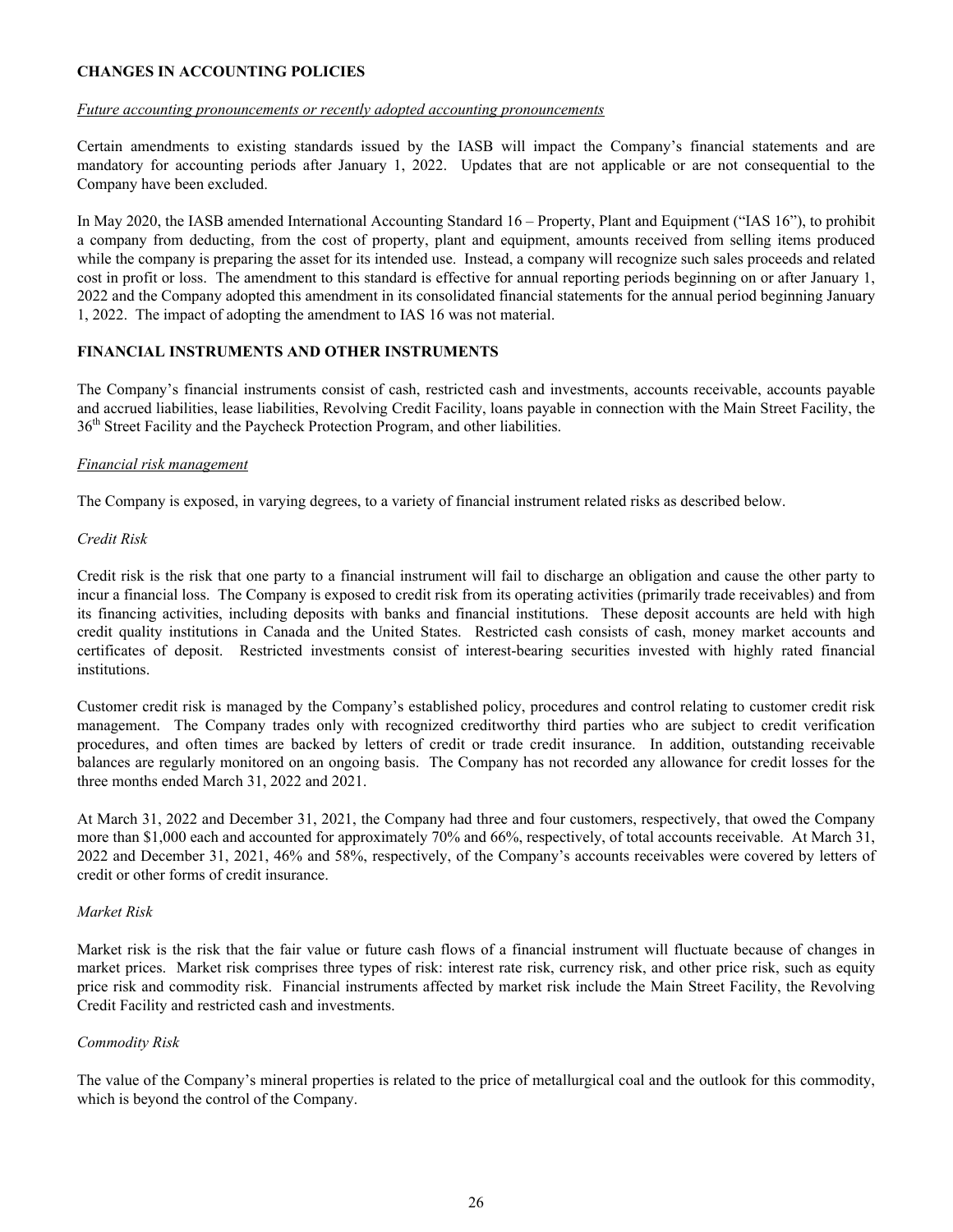## *Liquidity Risk*

Liquidity risk is the risk that the Company will not be able to meet its financial obligations as they become due. At March 31, 2022, the Company had a consolidated cash balance of \$10,707, consolidated working capital of \$10,727 and availability under the Revolving Credit Facility of \$2,670. The future operations of the Company are dependent on the continued generation of positive cash flows from operations which in turn is dependent on the future demand and price for metallurgical coal. The Company plans to utilize expected operating cash flows to service the Company's debt obligations.

If cash flows from operations are less than required, the Company may need to incur additional debt or issue additional equity. From time-to-time, the Company may need to access the long-term and short-term capital markets to obtain financing. Although the Company believes it can currently finance its operations on acceptable terms and conditions, the Company's access to, and the availability of, financing on acceptable terms and conditions in the future will be affected by many factors, including the liquidity of the overall capital markets, the current state of the global economy and restrictions in the Company's existing debt agreements and any other future debt agreements. There can be no assurance that the Company will have or continue to have access to the capital markets on acceptable terms.

## Fair Value

The estimated fair values of all financial instruments approximate their respective carrying values except for the loans payable in connection with the Main Street Facility, the 36<sup>th</sup> Street Facility and the Paycheck Protection Program. The loans payable are carried at amortized cost and the carrying amounts and fair values are presented below:

|                                       | <b>March 31, 2022</b> |          |                   | <b>December 31, 2021</b> |        |          |                   |        |
|---------------------------------------|-----------------------|----------|-------------------|--------------------------|--------|----------|-------------------|--------|
|                                       |                       | Carrying |                   |                          |        | Carrying |                   |        |
|                                       | Amount                |          | <b>Fair Value</b> |                          | Amount |          | <b>Fair Value</b> |        |
| Loan payable - Main Street Facility   | S                     | 25,287   | S                 | 18.166                   |        | 25.249   |                   | 17,686 |
| Loan payable - $36th$ Street Facility |                       | 3,354    |                   | 3.441                    |        | 4.142    |                   | 4,255  |
|                                       |                       | 28,641   | \$                | 21,607                   |        | 29.391   |                   | 21,941 |

The fair value of the loans payable were determined by discounting the future contractual cash flows at a discount rate that represents an approximation of the borrowing rates presently available to the Company. At March 31, 2022 and December 31, 2021, the discount rates were 11.3% and 9.0%, for the Main Street Facility and the  $36<sup>th</sup>$  Street Facility, respectively. Management's estimate of the fair value of the loans payable are classified as level 2 in the fair value hierarchy, as explained below.

## *Fair value hierarchy*

Fair value is the price that would be received to sell an asset or paid to transfer a liability in an ordinary transaction between market participants at the measurement date.

The fair value hierarchy categorizes into three levels the inputs in valuation techniques used to measure fair value. The fair value hierarchy gives the highest priority to quoted prices (unadjusted) in active markets for identical assets or liabilities (Level 1 inputs) and the lowest priority to unobservable inputs (Level 3 inputs).

Level 1 inputs are quoted market prices (unadjusted) in active markets for identical assets or liabilities that the entity can access at the measurement date.

Level 2 inputs are those other than quoted market prices in active markets, which are observable for the asset or liability, either directly or indirectly, such as inputs derived from market prices.

Level 3 inputs are unobservable inputs for the asset or liability.